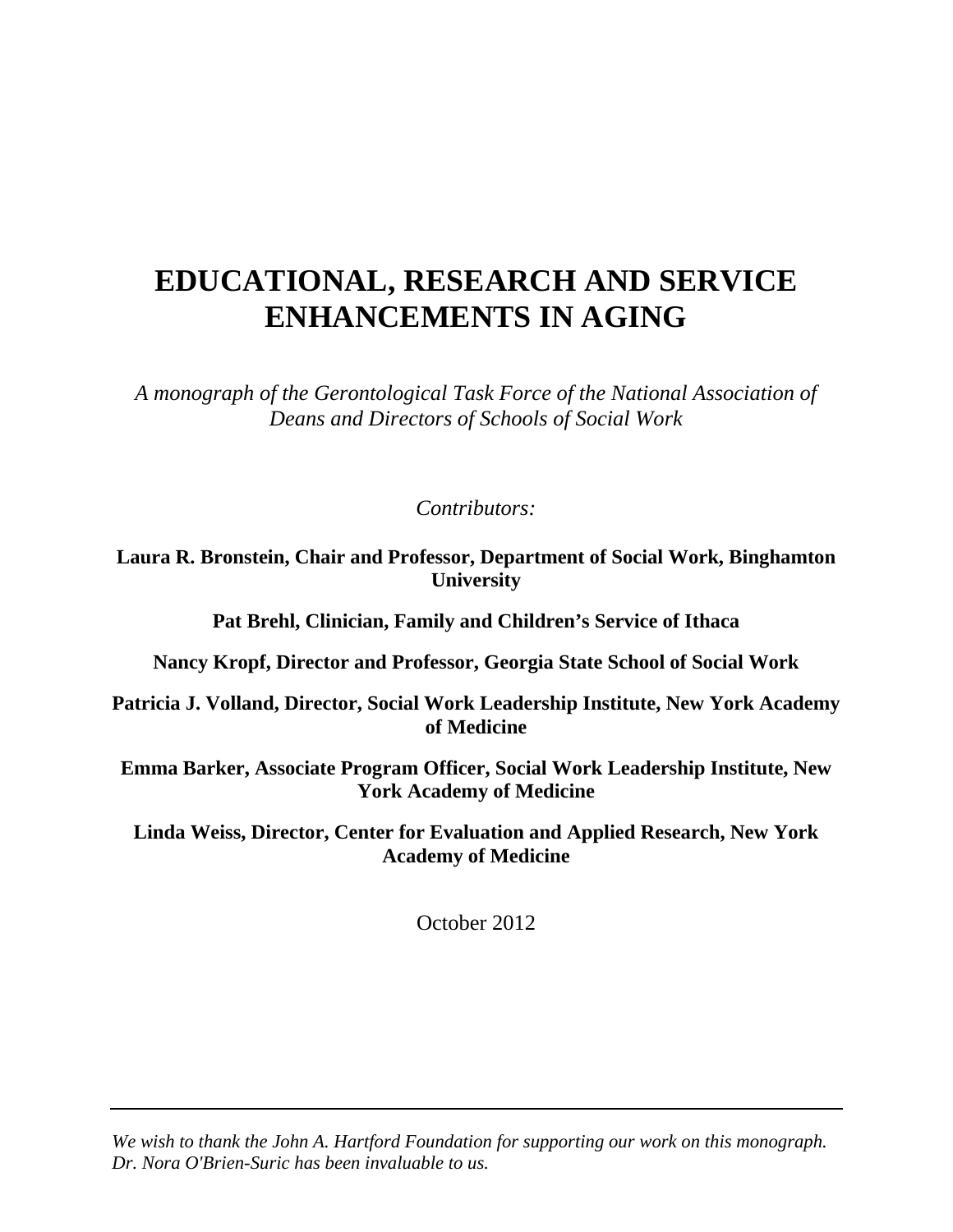The John A. Hartford Foundation, begun in 1929 by the brothers who started the famous A&P supermarket chains, have been unprecedented leaders in the foundation world in their support for preparing physicians, nurses and social workers to meet the needs of the growing aging population. In a major partnership with the New York Academy of Medicine's Social Work Leadership Institute (NYAM-SWLI), and collaboration with the Council on Social Work Education (CSWE) and the National Association of Deans and Directors of Social Work (NADD), the Hartford Foundation has pioneered innovations in social work education that have led to enhancements in research and service that would have been impossible without the foundation's visionary leadership.

The Hartford Foundation began its unparalleled commitment to social work education in 1997, supplementing its commitment to geriatric medical and nursing education (Rieder & O'Sullivan, 2009). This grew out of concern that only 5% of social workers are trained in geriatrics, while 17% report that vacancies for geriatric social workers are common and 21% report that these vacancies are difficult to fill (Rieder & O'Sullivan). The National Institute of Aging estimates that 60,000 to 70,000 professionally trained social workers will be needed by 2020 to work with older populations, representing a 40-50% increase over the current MSW workforce now practicing with older adults (Volland, Barker & O'Brien Suric, 2011). The gaps in professionals equipped to serve older adults are exacerbated by the increasing population of people ages 65 and older due to longer life expectancies, lower fertility rates, and the influx of the Baby Boom Generation into this age category (Riche, 2000). While the 2009 census indicates that 12.9% of the population in the U.S. is over 65, in 2015 the number of people over age 65 is expected to exceed those under age five for the first time in global history; and the difference between these two age groups is only expected to expand over time (United Nations, 2005). Despite some common characteristics, future older populations are expected to be more diverse than preceding generations in terms of ethnicity, income level, education, family configurations, living arrangements and health status (Dobrof, Mellor, Pine & Saul, 2000). The proportion of seniors living in poverty is higher than the proportion of all other age groups of Americans in poverty; and, there is an increasing gap between the haves and have-nots (Center on Budget and Policy Priorities, 2000; Dobrof, Mellor, Pine & Saul, 2000). Financial stress compounds the challenges of loneliness, loss, chronic illness and other issues of growing old. It is also projected that minority populations of people 60 years and older will increase dramatically through 2025 (Sutton, 1999). This presents special challenges in that many minority elders are reported to have a greater need for health and social services than white elders, and they have far lower rates of service utilization, health coverage and access (Keigher, 1999; Scharlach, Damron-Rodriguez, Robinson, & Feldman, 2000), making the need for social work services like advocacy and outreach vital.

This monograph begins with an outline of the primary programs and resources that have moved the gerontology emphasis forward in social work education through the Geriatric Social Work Initiative, together with a special section outlining the role of community partnerships including a central program: the Hartford Partnership Program in Aging Education, and interprofessional and community partnership efforts including those developed through the Hartford Foundation's Leadership Academy in Aging.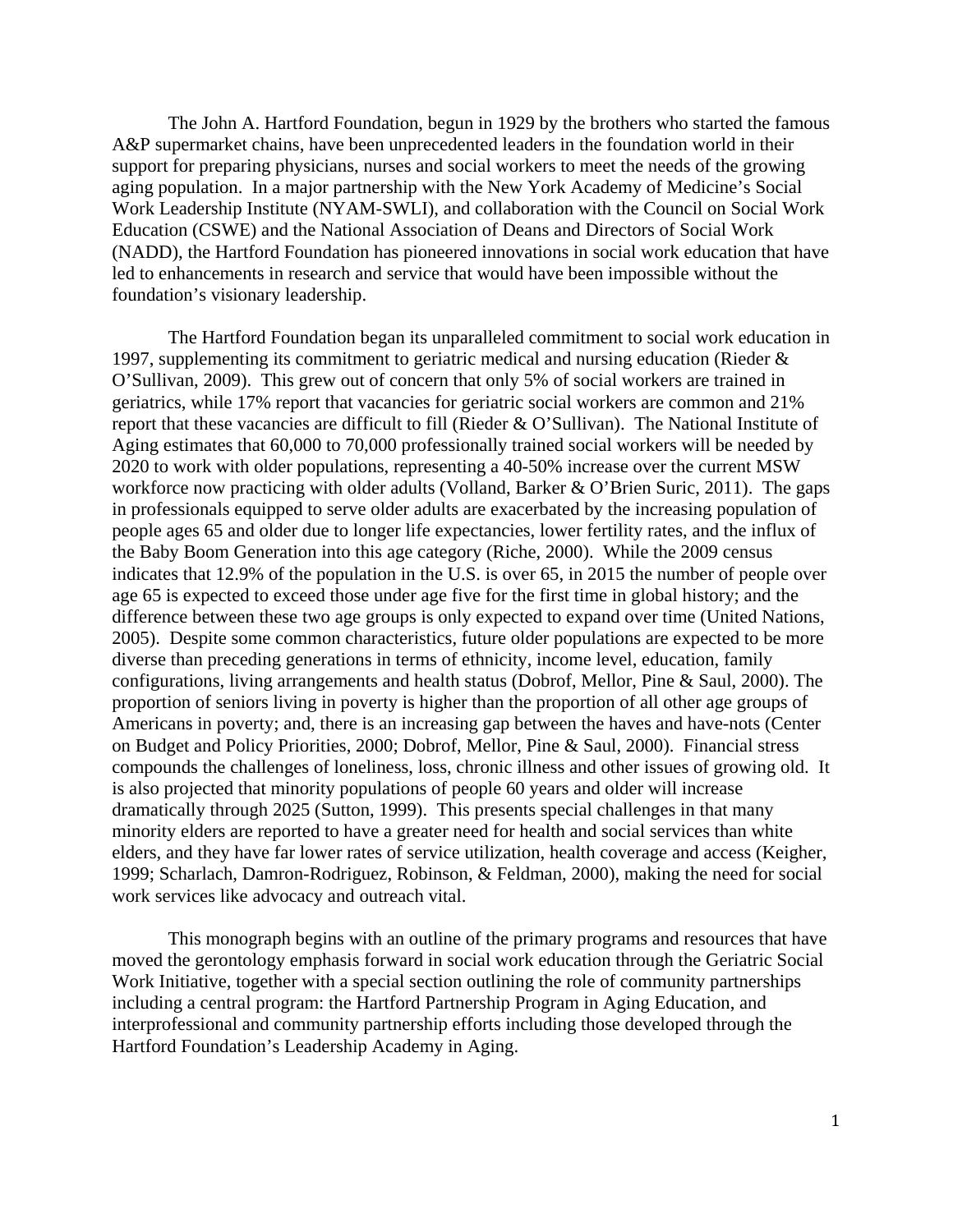## **Curriculum and Program Resources**

On January 1, 2011, the first of the baby boom generation turned 65 years of age. Clearly, the beginning of the "silver tsunami" is taking place in the U.S. and internationally. Although a significant amount of effort has happened within social work education to prepare students, there is an existing need to recruit and graduate students who are prepared for an increasing population of older adults and their families. To that end, what follows is a summary of some of the major initiatives and organizations that are focused on increasing curriculum and program resources in aging.

## **Curriculum and Labor Force Enhancement**

## *Social Work Initiatives*

As stated earlier, a major factor in the increased gerontology presence within social work programs is the investment that the John A. Hartford Foundation has made in our profession. Since 1997, when Hartford became involved, they have allocated over 75 million dollars to initiatives in curriculum development and enhancement, as well as enhancing labor force capacity in social work and aging. Known collectively as the Geriatric Social Work Initiative (GSWI), the various programs include:

- Faculty Scholars Program This program prepares academic leaders to teach, mentor, do cutting edge research, and prepare the next generation to work with older adults. To date, 117 Geriatric Scholars who represent 33 states and 74 institutions have been funded.
- Doctoral Fellows Program and Doctoral Fellows Pre-Dissertation Award Program These initiatives help launch doctoral students' careers in aging. To date, 94 doctoral Fellows have been funded. This group represents 22 states and 35 universities. In addition, 80 pre-dissertation awards have been given to doctoral students from 44 universities within 24 states.
- Hartford Partnership Program for Aging Education The HPPAE initiative is involved in the development of high-quality models of, and disseminating new knowledge about, aging-rich field education at schools of social work and community agencies nationally. To date, 72 MSW programs in 33 states have been involved since program inception in 1999. This number translates to over 2,600 students who have been trained through the HPPAE to become leaders in the field, and has involved over 700 agencies.
- National Center for Gerontological Social Work (Gero-Ed Center) The Gero Ed Center promotes gero curricular and organizational changes, student recruitment, educational policy and resource dissemination. Nancy Hooyman, PI for the Gero Ed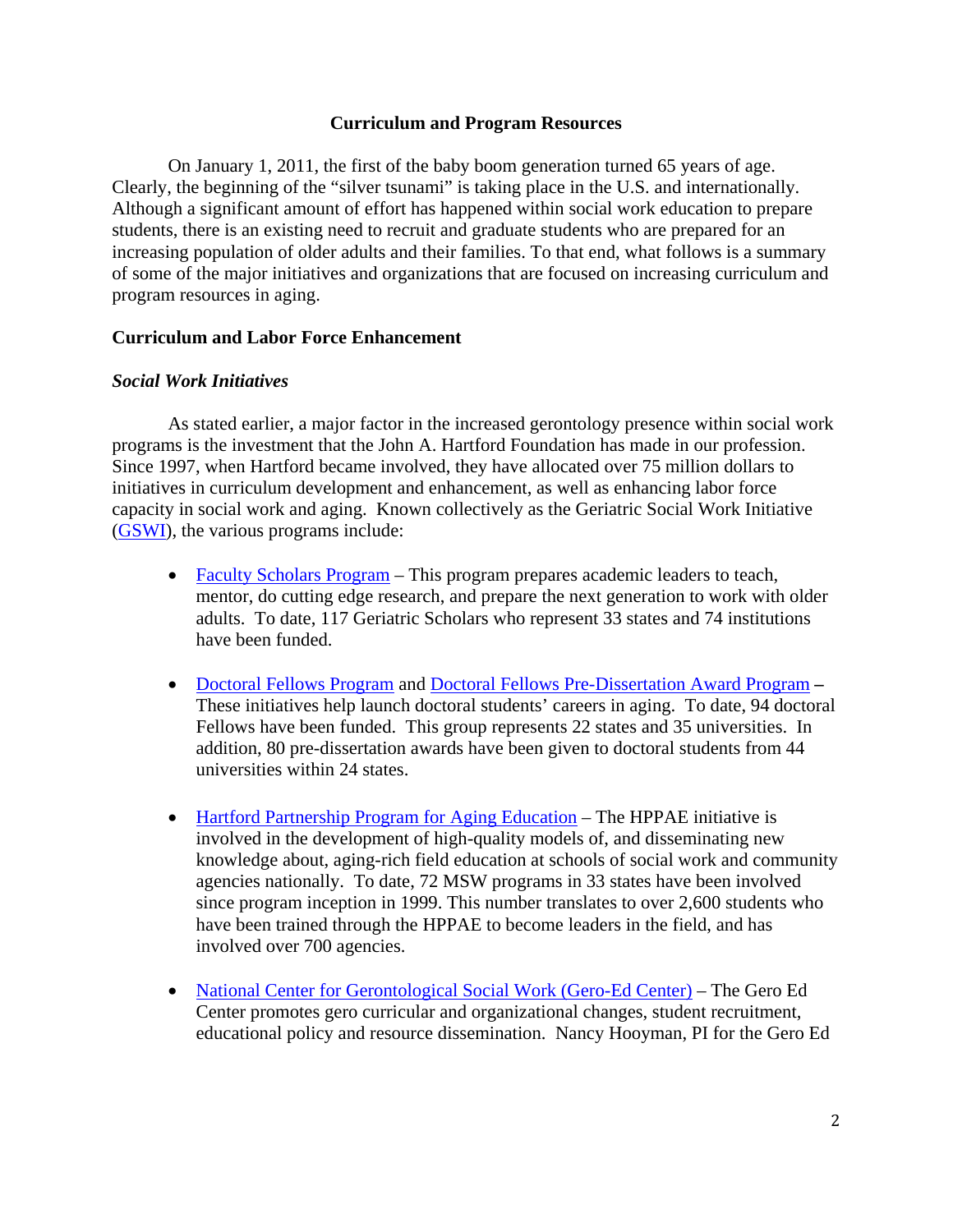Initiative, summarized the magnitude of curricular change in the monograph that was published by CSWE.<sup>1</sup> The Gero- Ed Center has multiple components which include:

- o Curriculum Development Institutes (CDIs). This initiative has funded over 120 social work programs to infuse and sustain content on aging within their curricula.
- o BSW Experiential Learning (BEL) Program. Provides undergraduate programs with resources to structure experiential activities with older adults. Between 2008 and 2010, over 1900 students engaged with an older adult through an experiential activity.
- o Master's Advanced Curriculum (MAC) Project. Through the Gero Innovations grant, the MAC project funded 14 MSW programs to design advanced content in substance abuse, mental health, and health related issues with older adults.
- o Specialized Gerontology Program (Specialized Gero). This program funds 16 schools to design, implement, and sustain competency-based gerontologyspecific curricular structures as a minor, certificate, specialization, or concentration.
- Leadership Academy in Aging Part of the Social Work Leadership Institute sponsored through the New York Academy of Medicine, the Leadership Academy in Aging is a joint venture with the National Association of Deans and Directors of Schools of Social Work (NADD). The initiative builds capacity in social work programs by enhancing the knowledge and importance of aging within program administrators.

In addition to the GSWI initiatives, Boston University School of Social Work houses the Institute for Geriatric Social Work (IGSW). Initially established through a grant from Atlantic Philanthropies, IGSW has a diversified funding base that includes several partnerships and state agencies. The mission of the Institute is to develop the workforce for an increasingly aging population. Initiatives include training programs, publications on workforce issues, a newsletter, and continuing education programs.

#### *Geriatric Education Centers*

 

Federal Legislation in the Public Health Service Act authorizes the Secretary of the U.S. Department of Health and Human Services to award grants for the establishment or operation of geriatric education centers (GECs). GECs are funded to provide education and training to health

<sup>1</sup> N. R. Hooyman (2006). *Achieving Curricular and Organizational Change: Impact of the CSWE Geriatric Enrichment in Social Work Education Project.* Alexandria: CSWE.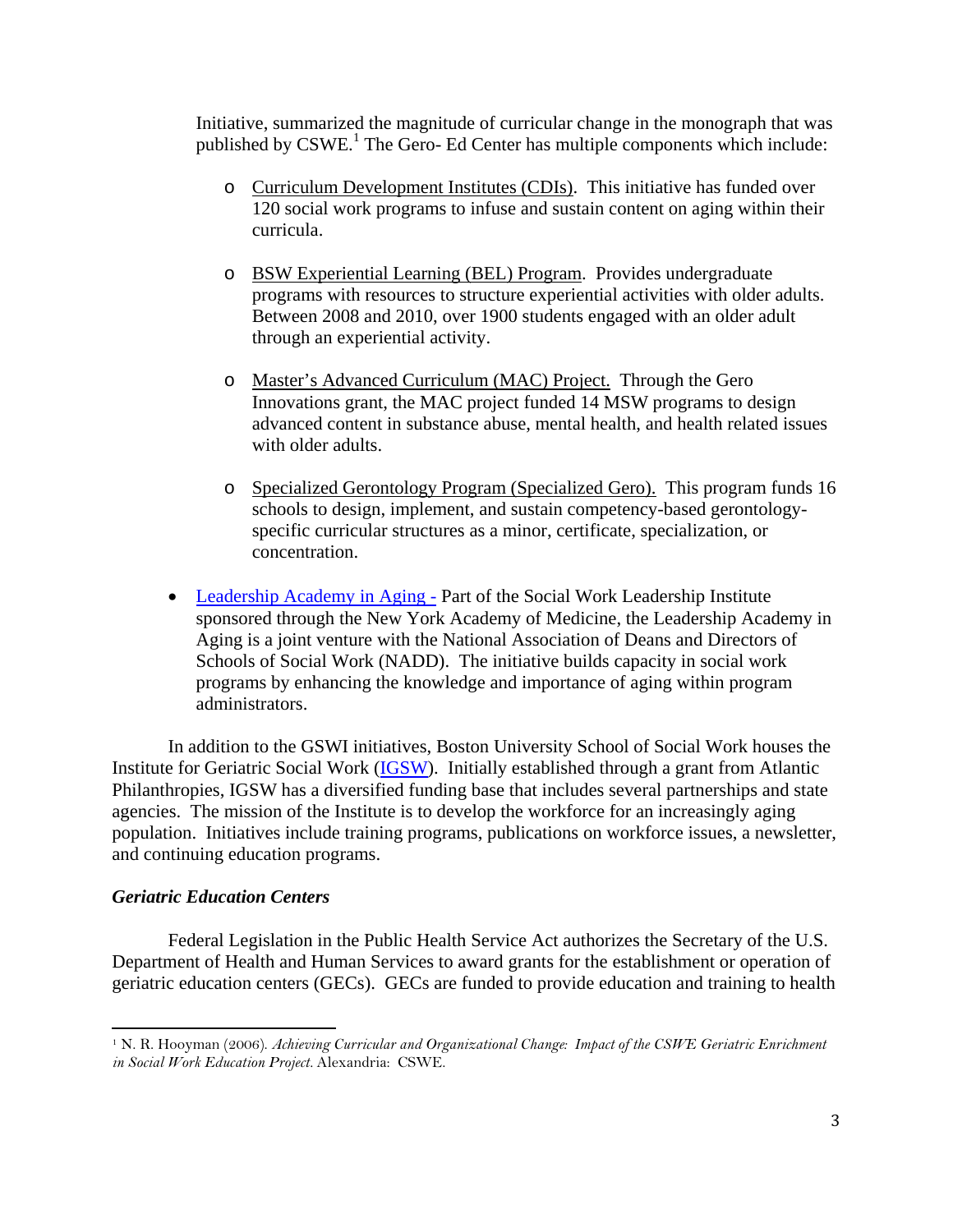professionals, faculty, and students on various issues of aging. The program is administered through HRSA (Health Resources and Services Administration).

There are currently 45 GECs listed as having current funding. Many of these are collaborations of several institutions as GECs maintain a multidisciplinary focus. A directory of GECs, along with contact information, is available. Also, the National Association of Geriatric Education Centers maintains a data base of curriculum resources that can be searched by key words.

### *Membership Organizations*

Various national organizations exist that have a focus on educational initiatives in aging. The oldest and largest multidisciplinary organization in aging is the Gerontological Society of America (GSA). Formally established in 1945, GSA currently has over 5400 members that represent vast disciplinary backgrounds. The organization is structured around four sections (Biological Sciences, Behavioral and Social Sciences, Health Sciences, and Social Research, Policy & Practice), each of which designates Fellow Status to members who have made and sustained significant contributions to GSA and their field. While GSA is primarily a scientific association to further research in aging, the mission statement also includes education. Part of GSA's mission is "to promote, support, and advocate for aging education, and education and training in higher education". Held annually in November, the scientific meeting typically includes a number of paper and poster sessions on educational issues. GSA also sponsors several publications including the *Journals of Gerontology* and *The Gerontologist.* 

GSA has two special units within the organization that have a specialized focus. One is the Association of Gerontology in Higher Education (AGHE). This organization was established in 1974 and became the educational branch of GSA in 1999. AGHE's mission is to promote gerontology and geriatric higher education and currently has a membership base of 280 institutions (AGHE employs institutional, not individual, membership). AGHE has a number of programs and features, with the highlight being the annual conference, which is held in winter. In addition to paper and poster presentations on educational issues, they sponsor several awards to honor faculty who have made a significant contribution to gerontology and geriatric education. The journal *Gerontology and Geriatric Education* is sponsored by AGHE.

Within social work education, the organization that specifically focuses on gerontological education is the Association of Gerontology Education in Social Work (AGE SW). This membership organization provides a professional network for social work faculty and doctoral students who have interests in aging. AGE SW sponsors a newsletter and holds membership meetings at the GSA and CSWE conferences. The organization also sponsors the *Journal of Gerontological Social Work* (JGSW)*.* 

The **American Society on Aging (ASA)** is a membership organization for practitioners and other professionals who have an interest in aging across various contexts and settings. There is a significant membership of educators who are part of this organization, especially those who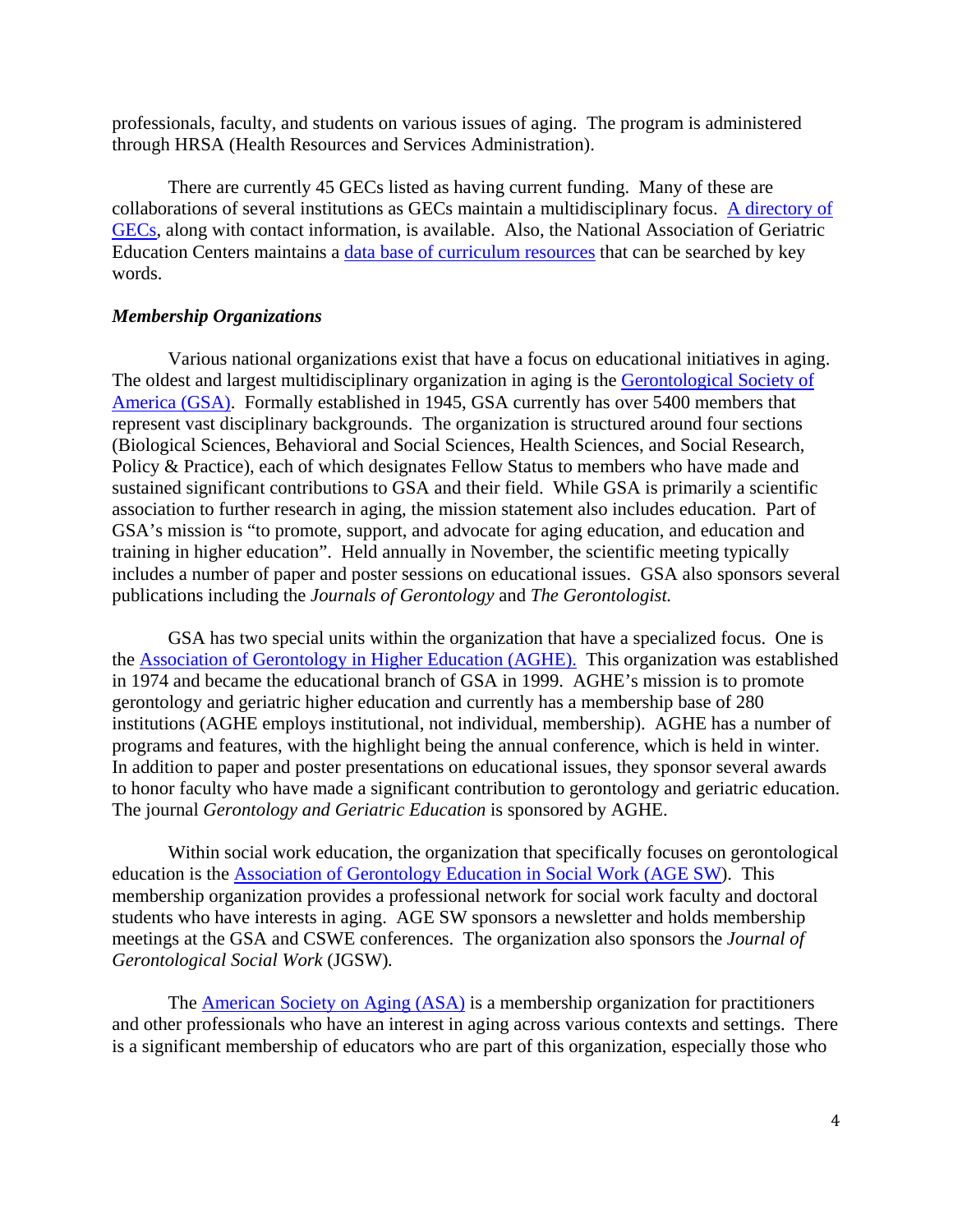have a more practice or clinical focus in their teaching and scholarship. ASA has an annual conference in the spring, and has a number of different resources available to members including continuing education events, publications, and web based programs and resources. ASA sponsors the quarterly journal *Generations.*

#### *Journals*

As mentioned previously, several journals exist that highlight educational issues of aging. The premier data base that houses social gerontology literature is **AgeLine**. This source contains literature from multiple disciplines including health sciences, psychology, sociology, social w, economics, and public policy. AgeLine indexes over 200 journals, reports, books, chapters and other literature sources on aging.

Because of the burgeoning interesting in educational issues in aging, non-specialized journals have devoted special issues to these topics. For example, the *Journal of Social Work Education* ran a special issue on Innovations in Gerontological Social Work Education in Fall 2005. Likewise, *JGSW* had a special issue on curriculum development initiatives in aging that came out in 2006 (Vol. 48, #1/2).

However, there are two specialty journals on education in aging, although neither is specific to social work. *Gerontology & Geriatric Education,* published by Taylor & Francis, is the official journal of AGHE. The current editor, Dr. Judith Howe, is a social worker as are five members of the editorial board. The second journal, *Educational Gerontology,* has a more international focus than *GG&E*. This journal prints 12 issues per year and is also published by Taylor & Francis (Routledge).

In summary, educational resources in gerontology and social work have expanded as interest in this field of practice has increased. Many of the developments can be directly attributed to the investment that the John A. Hartford Foundation has committed to our profession. Although not every student in a social work program will want to specialize in gerontology, every student should have an understanding of the ways in which aging issues impact older individuals, their families, neighborhoods, communities and organizations. The resources listed in this section provide a foundation for advancing aging content and resources within social work programs.

#### **Infusing Aging Content into the Social Work Curriculum**

Despite the demographics and the need, "less than 5% of MSW students choose gerontological social work as their area of concentration" (Cummings, 2002). In addition to programs noted above and in response to this discrepancy, the Hartford Foundation has provided funding to support the implementation of the Geriatric Enrichment in Social Work Education (GeroRich) Program. These 67 GeroRich projects nationwide are intended to stimulate the infusion of gerontological content into foundation learning in social work programs. This work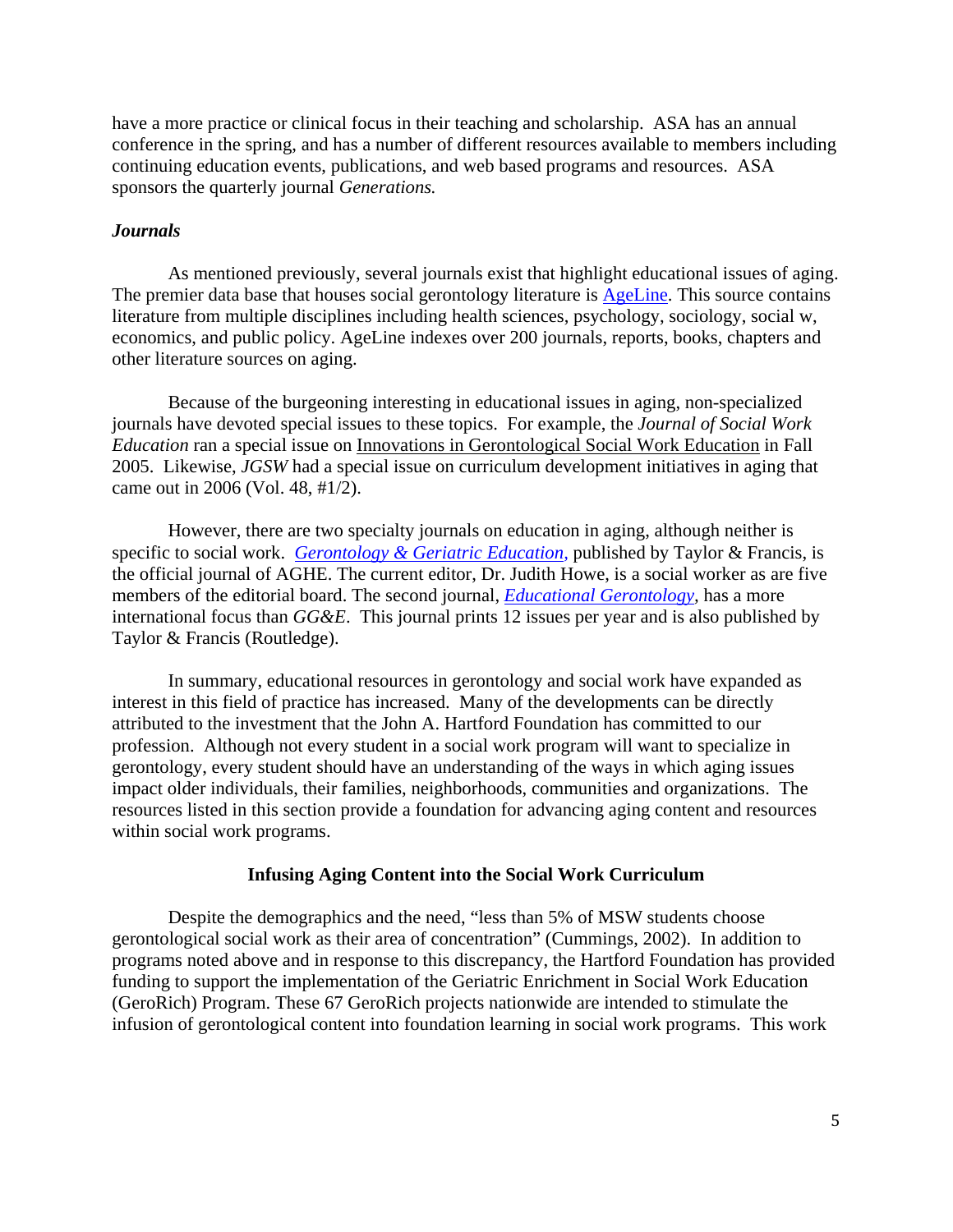is challenging, although there have been some great successes as well as barriers experienced in efforts to promote curricular change to include aging content in social work education programs.

Gerontological content in current social work curricula tends to come in the form of specialized classes. However, due to low student interest, some programs do not even offer these specialization courses in gerontological social work. Where, then, do students learn about aging? Some programs use an integration curricular model with readings on aging and guest lectures as a part of the foundation courses, yet these may feel like "add-ons" and not a core part of the curriculum. Content regarding older adults is typically found at the end of textbooks and thus covered towards the end of the semester; in addition, the focus is typically on disease, death, and dying related to this stage of development. Cummings and Galambos (2002) have found that a more positive attitude toward elders is a predictor for students' willingness to work with elders. How can students be presented with more breadth and depth regarding working with the aging population? How can the presentation of gerontological competencies be used to positively influence students' attitudes about working with the population?

#### **Infusion of Gerontological Content**

"Infusion suggests that content on aging be 'poured into' the curriculum to permeate and alter every aspect of the curriculum, including program and course objectives, subject areas, reading assignments and outcomes assessment categories" (Hooyman & St. Peter, 2006). This infusion process typically takes place in foundation courses, possibly before particular concentration populations are chosen by students. For an infusion program to be successful, Hooyman and St. Peter suggest that all stake holders (i.e., faculty, deans/directors, students, community practitioners, and elders) need to be involved in the planning and implementation process. This participation involves addressing attitudinal barriers to working with older adults, addressing a possible lack of gerontological expertise, and providing an incentive for faculty to alter their teaching and research.

## **Faculty Buy-In**

There seems to be a consensus among those who have developed and written about their GeroRich project experiences that obtaining faculty 'buy-in' is essential for project success. Some of the ideas that have been noted for obtaining this 'buy-in' during the initial planning stage are to: survey the faculty's interests related to gerontology; conduct one-on-one or small group interviews with the faculty to receive their feedback and gauge their comfort level regarding a curricula change; connect a change in course curriculum to the faculty member's own interests and teaching expertise; provide funding for additional training; and provide honorariums for implementing major changes. Communication among faculty members is key to ensuring that there is not too much overlap of infusion materials across the foundations courses, for example, each class using the same case examples or readings (Hooyman & St. Peter, 2006).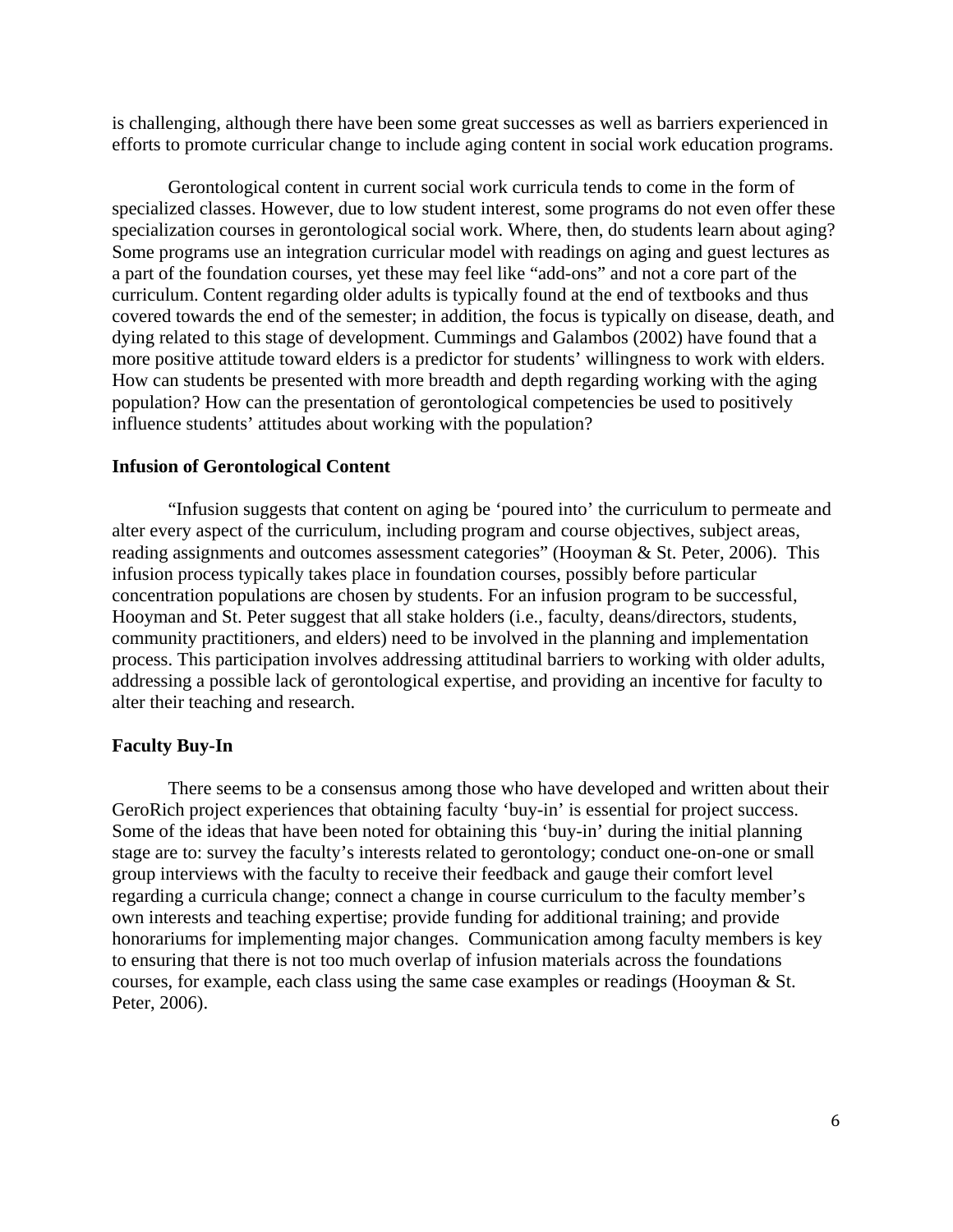Shank & Hermon (2006) describe engaging faculty through an initial three-hour meeting and then, later, a full-day retreat that allowed faculty to explore their personal and professional beliefs regarding aging, and learn from presentations and activities with aging specialists. Shank & Hermon also suggest ensuring that faculty have easy access to GeroRich and CSWE/SAGE-SW curriculum development and resource discs to assist with easing possible faculty anxiety. Devoting a portion of each faculty meeting to faculty development on aging (i.e., inviting outside speakers to present material) has also been described as successful.

## **Infusion Ideas**

Ideas that faculty have suggested and/or implemented for infusing gerontological competencies into social work foundation courses range from small activities that can be woven into classes relatively easily, to large interdisciplinary projects. A consistent thread is that changing the common perception of aging as a "population at risk" to a normative process through coursework and engagement with older adults may influence students' career choices in the field of aging. Experiential activities have been noted to be the best method for addressing student's negative misconceptions about gerontology, especially when students are provided with experience with a range of elders and not just frail elders with chronic illness (Hooyman  $\&$ St. Peter, 2006).

## **Infusion Tips Suggested or Implemented by Social Work Faculty**

- Infusing content on aging does not preclude one from also examining the other stages of development. Intergenerational studies can be incorporated by focusing on such issues as grandparents caring for grandchildren and family caregivers of elders. (Hermoso, et. al, 2006).
- The HBSE sequence can begin with aging and the end of life and then spiral down through the other stages. In this way the study of the aged population is not left until the end of the course, but is instead discussed throughout the course as it relates to the other stages of development (Hooyman & St. Peter, 2006).
- Simulations of age-related sensory and physical changes can be incorporated into classes for students to gain a better sense of issues faced by elders in daily functioning. For example, students have put cotton balls in their ears and Vaseline on their glasses to simulate hearing and sight loss, and then debriefed after the experience (Hooyman & St. Peter, 2006).
- To increase student exposure to elders, electives can be developed where students visit agencies that provide services to the aging population. Elders can be invited to serve as co-instructors and mentors for students, or as guest speakers for brown bag luncheons (Kolomer, et. al, 2006).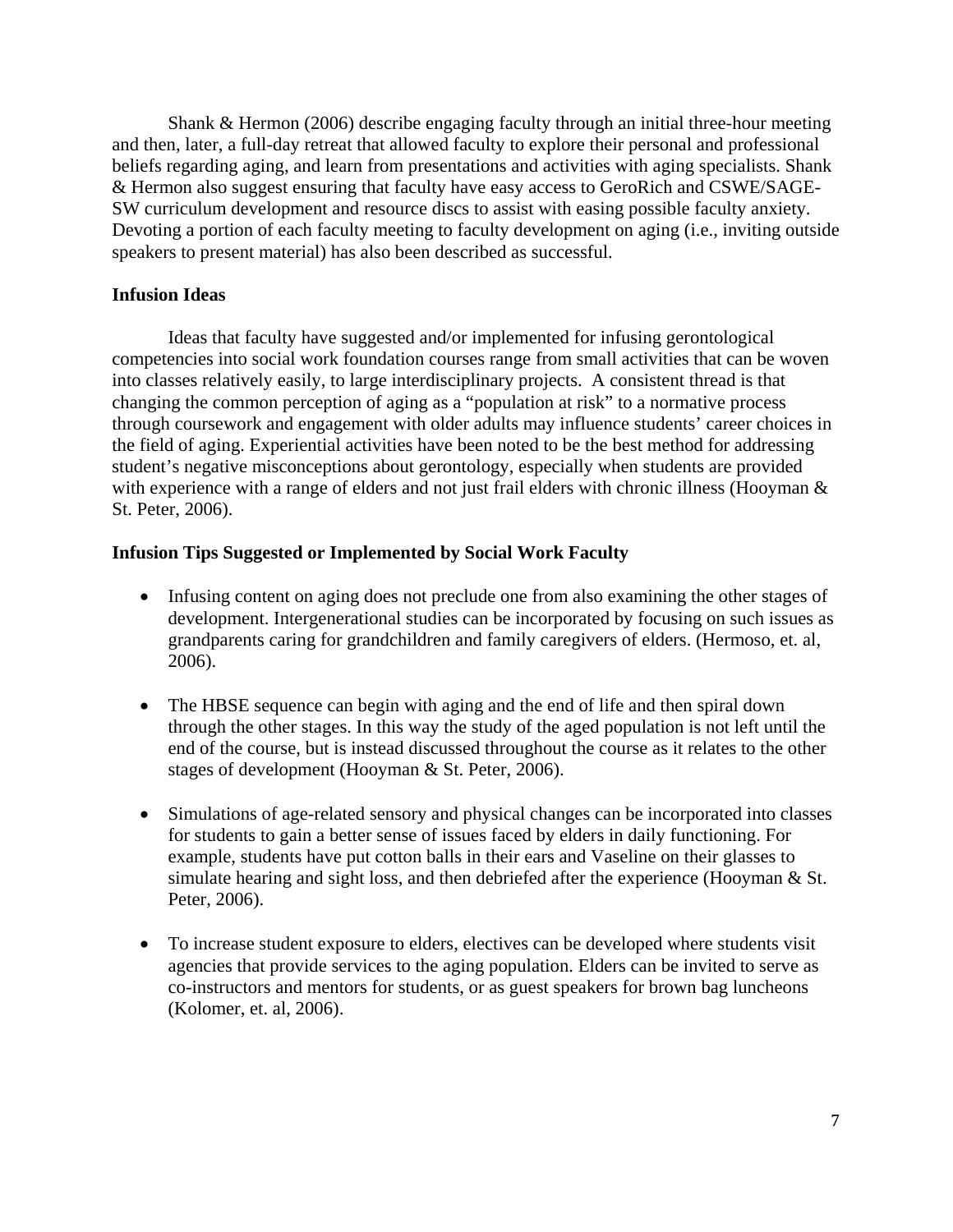• Stipends and funding to attend workshops have shown to have increased participation among students (Shank & Herman, 2006).

### **Larger Projects**

Gutheil (2009) describes a case study approach that is useful for infusing aging content into the social work curriculum due to its use of problem-based learning. In this instance, casestudies were infused into *Practice with Individuals, Families and Groups I* and *II*, and *Social Justice: Practice w/Organizations and Communities.* The case studies were developed by faculty case development teams, which included at least one expert on aging per team. Letters were also sent to all field instructors for possible case ideas from the field agencies.

All of the cases had an older adult as the focus, taught generalist content, and challenged common stereotypes regarding the aging population. At least two of the cases also included intergenerational content. To increase the comfort level for the faculty to use the cases, faculty were provided with teaching casebooks that included content areas discussed in the case, teaching points and discussion questions, classroom activities, recommended supplemental media, background readings for faculty and recommended readings for students. Gutheil notes that there was a "significant shift toward [student] interest in working with older adults following the aging educational intervention compared to the earlier study".

Hermoso, et al, (2006) developed an Intergenerational Advocacy Project (IAP) that was created with a partnership between the National Committee to Preserve Social Security and Medicare (NCPSSM) and CSWE. Students engaged in community organizing partnerships with older adults on issues affecting seniors (i.e., Medicare drug coverage, Social Security reform, grandparents raising grandchildren). Exposing students to active older adults and not just older persons at the end-of-life helped to challenge negative misconceptions students may have had about working with the older adult population. The intergenerational approach tapped into the strengths of each generation while increasing aging and advocacy competencies. Participants were provided with materials, resource lists, and websites with community groups. They were also encouraged to develop and maintain relationships with aging stakeholders. Some of the 13 pilot projects across the U.S. included: organizing a Legislative Advocacy Day on campus and meeting with the Lieutenant Governor on issues of Social Security, Medicare, and the American Disabilities Act (St. Mary's College, Indiana, as part of HBSE II course); and hosting a screening of a documentary dealing with grand-parenting as caregiver issues such as housing and Social Security, and inviting legislators and local media (George Mason University, linked to BSW Senior Practicum). Responses to this project revealed that students had an increased interest in advocacy for aging issues and pursuing interests of older people, while also having a positive influence on students' career preferences toward work with older adults after graduation.

#### **Conclusion**

General lessons learned from examining GeroRich projects for infusing aging competencies in the social work curriculum are as follows: faculty buy-in is essential for infusion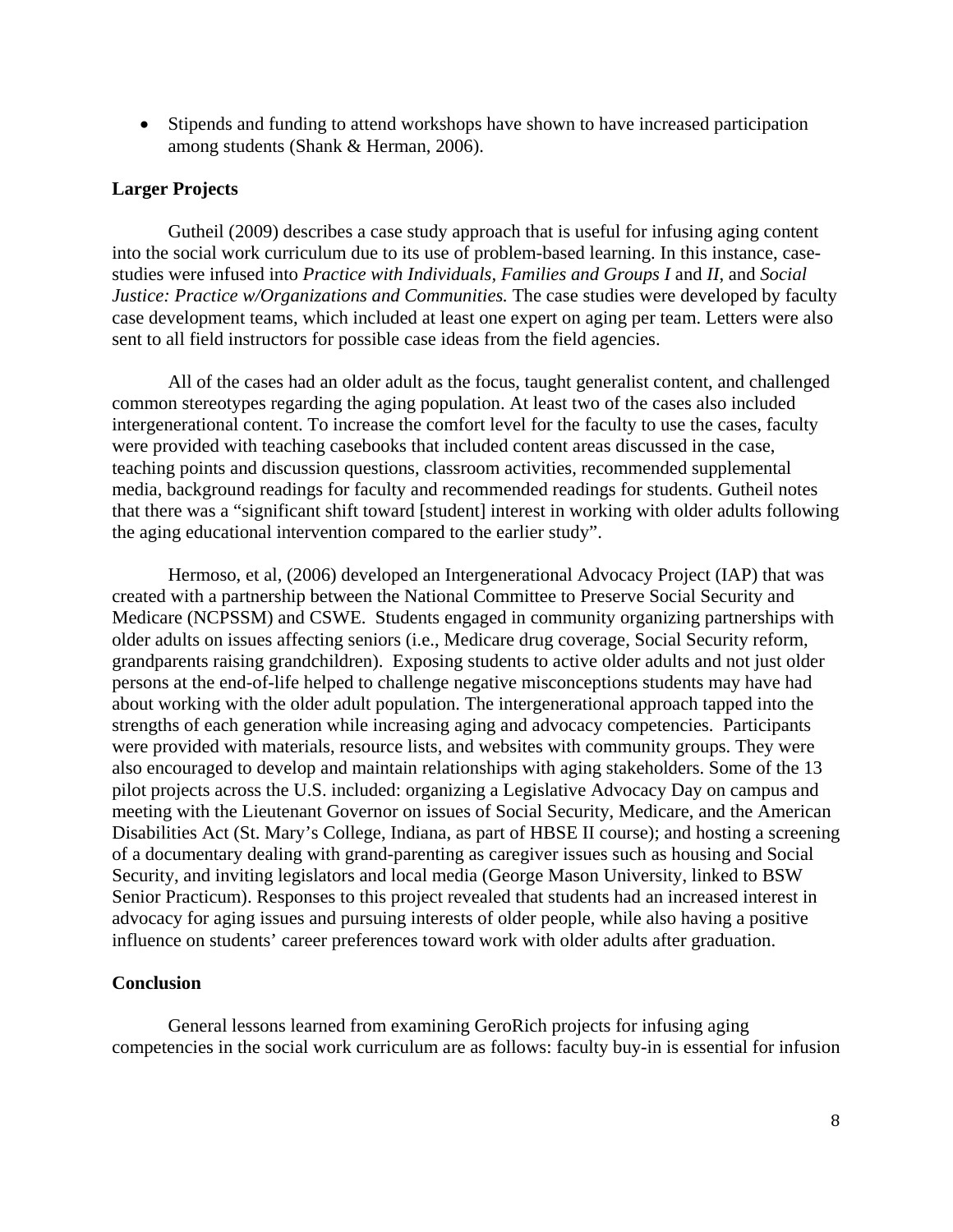success; field instructors often lack knowledge about aging; active support is needed from the dean, directors, faculty, and field directors; providing stipends for students and faculty is an effective incentive; securing additional funding for sustainability of programs after the Hartford Grant stimulus is finished is an ongoing challenge; and providing experiential activities with elders can have a positive influence on students' attitudes towards older adults.

Besides increasing gerontological competencies through the infusion of aging in curricula, additional benefits include providing students with leadership opportunities and advocacy training. Students can also learn about all stages of development through intergenerational projects and addressing a range of issues involving the families of elders. The hope is that through infusion of gerontolocial competencies, students will be more willing and able to meet the demand for social workers in the field of aging. This infusion approach complements the highly successful Hartford Partnership Program for Aging Education, the program funded by the Hartford Foundation and administered by the New York Academy of Medicine's Social Work Leadership Institute, to expose more social work students to practice with older adults.

#### **The Hartford Partnership Program for Aging Education (HPPAE)**

## **Overview of HPPAE**

The Hartford Partnership Program for Aging Education began in 1998 with RFPs for planning and demonstration. The six essential components of HPPAE are: 1) universitycommunity partnerships; 2) competency-driven education; 3) rotations; 4) expanded role of the field instructor; 5) focused recruitment of students; and 6) leadership. Of the 127 graduate schools in social work nationwide in 1998, 65 schools submitted capability assessments and 29 of those schools were invited to submit planning grants. This resulted in 11 planning grants, 6 implementation grants, and 5 augmentation grants, which provided funding opportunities for 6 university-community partnerships involving 11 MSW programs, 409 graduates, and 120 agencies. Building on the success of these early programs, HPPAE continues to grow and expand to increasing numbers of social work programs.

HPPAE impacts a diverse group of stakeholders who benefit in a range of ways. Universities gain the benefit of being placed at the frontier of addressing aging issues in the field and also gain potential funders through university-community partnerships. Agencies, clients, and communities gain the added value of social work knowledge and skills to serve the aging population. Students are provided with enhanced training from the synergistic relationship between academia and their field rotation, as well as increased employment opportunities upon graduation.

Various contributing factors exist for why the HPPAE model works so well. Universities are provided with additional resources to promote the development of community partnerships. The flexibility of the HPPAE model makes it easily adaptable to any school-community setting. Expert-tested competencies specific to older adults are integrated into the existing MSW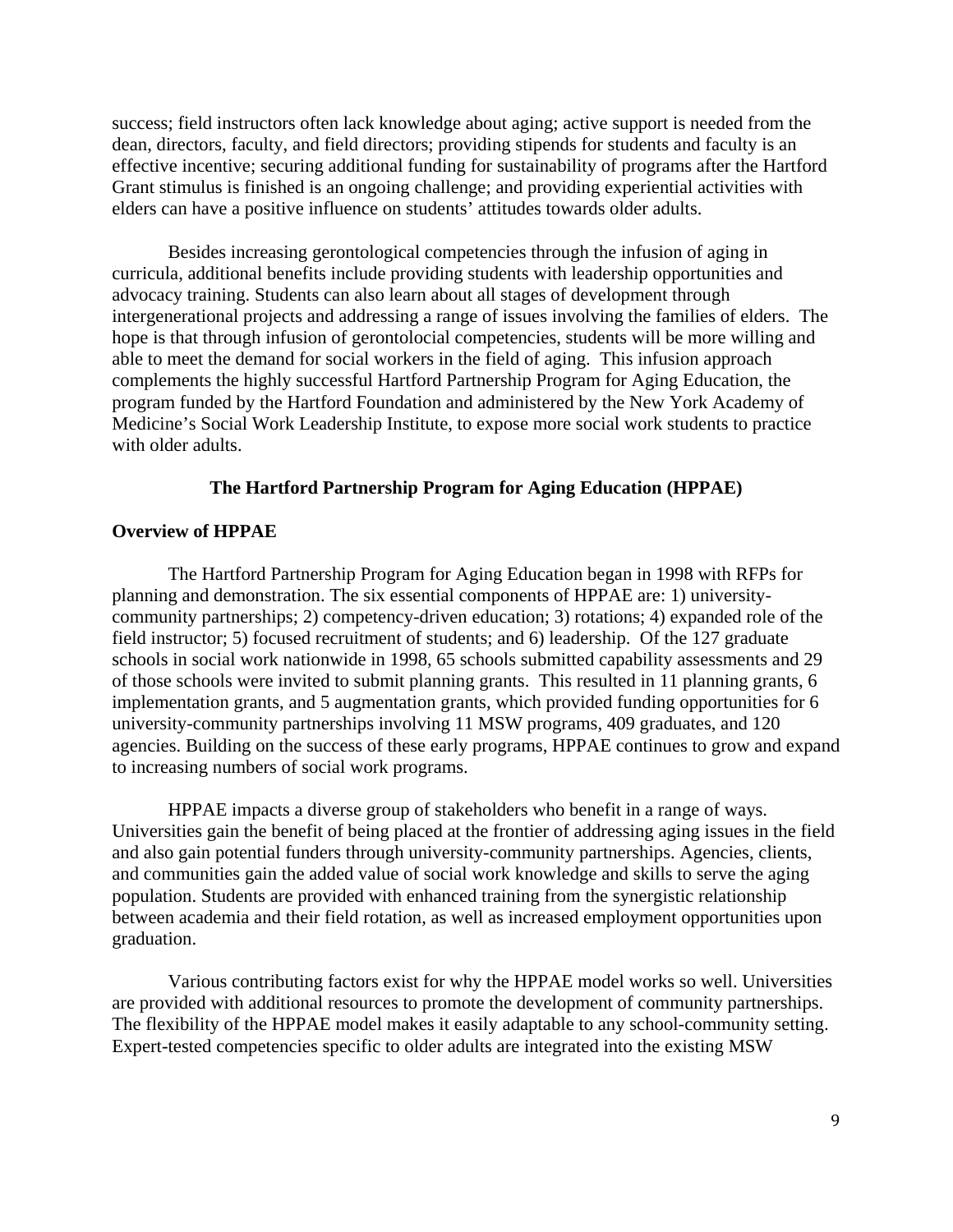curriculum, which can, in turn, spark student interest in working with the aging population and possibly increase recruitment to the field. All of this contributes to the multiplier effect of the initial investment of time and money.

The HPPAE Adoption Initiative was conceptualized from the early days of implementation and is a twelve-year initiative designed to: 1) educate over 2,600 social workers to work with older adults; and 2) establish the HPPAE as the norm for MSW programs. The current progress towards HPPAE's goals reveals that as of spring 2012, over 2,600 students will have graduated from HPPAE schools. At this time 72 schools have developed HPPAEs, encompassing 11 planning grant schools, 6 implementation grant schools, 5 augmentation grant schools, 10 schools in the  $1<sup>st</sup>$  cycle of adoption, 25 schools in the  $2<sup>nd</sup>$  cycle, and 21 schools in the  $3<sup>rd</sup>$  cycle. The HPPAE objectives for continuing towards "normalization" are as follows: 1) identify 60 new university-community partnerships; 2) provide orientation and training to the HPPAE Adoption Sites; 3) assist each adoption site to develop skill in designing and implementing long- term funding strategies; 4) develop resources for sustainability; 5) expand the cohort of HPPAE leaders; 6) support HPPAE adoption as the norm in MSW programs; and, 7) conduct a program evaluation.

# **Activities and Accomplishments**

Regarding objective (1) of identifying 60 new university-community partnerships, so far 56 schools have been funded by HPPAE. Of those, ten cycle 1 schools are sustaining the HPPAE model without Hartford funding, 25 cycle 2 schools ended their funding in July of 2009 and plan to sustain the adopted model, and funding for 21 cycle 3 schools ended in July of 2011 and 12 of those schools received no-cost extensions. Washington University did not continue the program in its original state, but did plan on incorporating leadership content into gerontology classes, continued gerontological competencies, a rotation model and expanded role of the field instructor in their adapted gerontology concentration.

HPPAE's  $2<sup>nd</sup>$  objective of providing orientation and training to the HPPAE Adoption Sites has translated into HPPAE-related workshops held at the CSWE-APM in October, 2011. This took the form of a partner meeting (Update on HPPAE Nationwide Including the VHA/GRECC Initiative, Building a Successful University-Community Partnership Towards Sustaining HPPAE, What Social Work Brings to the Inter-professional Team), the Third Annual Leadership Awards Reception for all grantees, PI, students, and partners, and the Leadership Academy Session 1. Principal Investigator conference calls included:

- HPPAE and Recruiting a Diverse Student Population facilitated by Karen Bullock, North Carolina State University, and included 10 participants;
- 'Disseminating HPPAE Outcomes and Publishing from the HPPAE Database' facilitated by Sara Sanders, University of Iowa, and Peter Chernack, Adelphi University, and included 21 participants;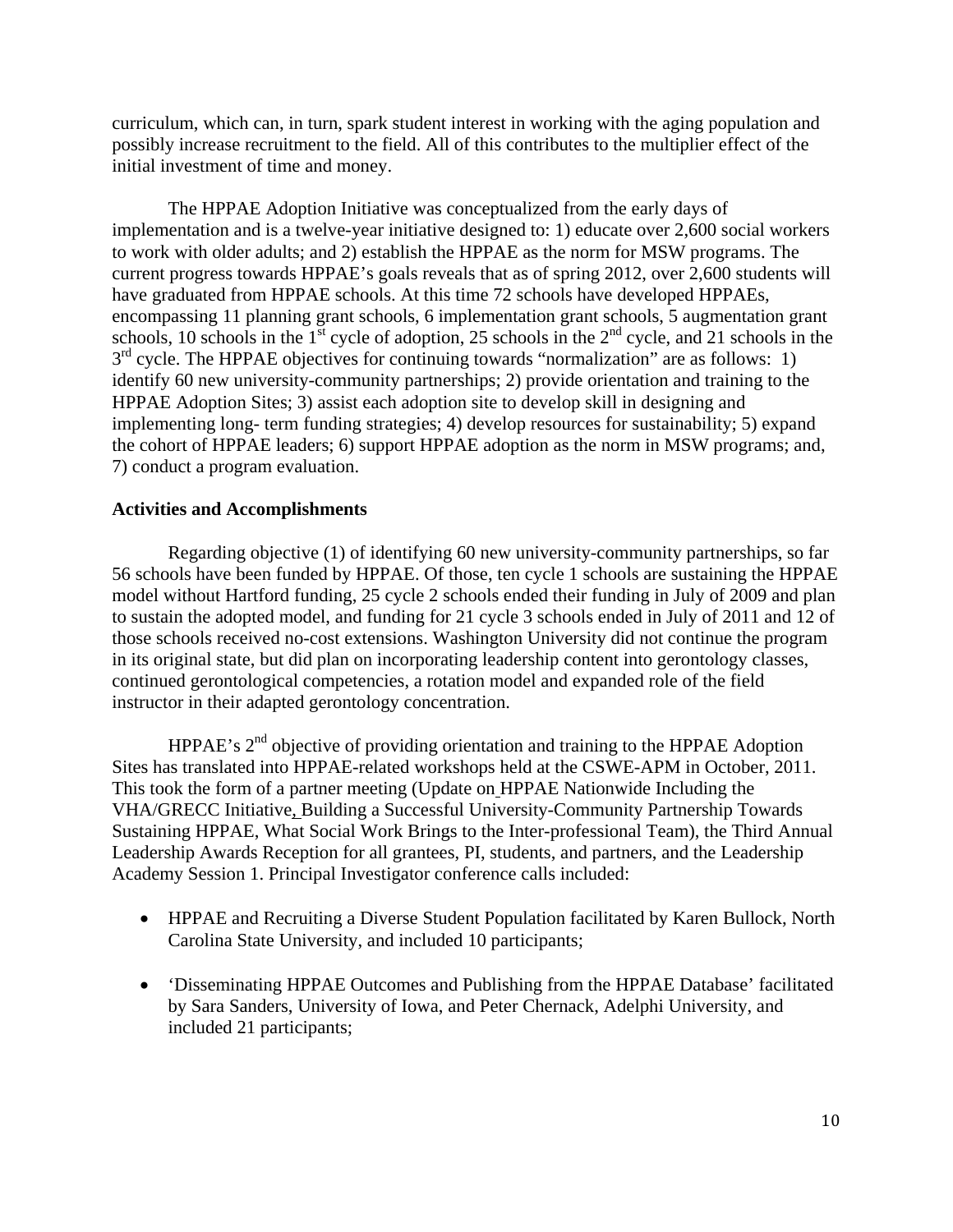- 'Health Care Reform: Implications for Social Work with the Older Adult Population' facilitated by Vicky Rizzo, Columbia University, with 16 participants; and,
- 'The Hartford Partnership Program for Aging Education (HPPAE): Developing Innovative Practices and Programs across the Country' facilitated by Paul Gould, Binghamton University, Karen Bullock, North Carolina State University, and Kris Hash, West Virginia University, with 18 participants.

Objective 3 of assisting each adoption site to develop skills in designing and implementing long-term funding strategies has been addressed by the Social Work Leadership Institute by maintaining a communications infrastructure for the continued learning of grantees. A variety of methods for maintaining communication are in place, including a Listserv, webinars and an upgraded website.

The HPPAE's  $4<sup>th</sup>$  objective of developing resources for sustainability has been addressed in several ways. First, there has been continued dissemination and training on sustainability through PI conference call series, webinars and partner meeting training. Assistance has been provided with marketing plans that guide partners in working with their development officers. Programs have been marketed widely through press releases and websites. Case statements have been developed, and mentor relationships with experienced schools have been developed. The Leadership Academy in Aging has been successful in broadening the knowledge of 13% of deans who are not experts in aging.

Objective 5 of expanding the cohort of HPPAE leaders reflects many accomplishments already made by faculty, field directors, deans/directors, and students. The mentoring program has continued which has trained 42 field directors and faculty and includes 31 mentoring HPPAE schools. The Leadership Academy in Aging has had 10-12 deans involved in each of its four years. The accomplishments of the continued student leadership strategic plan includes more hands-on outreach and "branding" by SWLI; the establishment of a student advisory committee; the creation of new student sites at https://sites.google.com/site/hppaestudentnetwork, www.myspace.com/swli, and www.facebook.com; the creation of a student journal and prizes to stimulate research; the encouragement of student attendance and networking at conferences; the creation of a student newsletter, *HPPAE Happenings;* and, the opportunity to publish student/alumni papers in the online e-journal, *Generativity*.

The normalization strategy of adopting the HPPAE model into MSW programs as outlined in HPPAE's 6<sup>th</sup> objective has several key components, including: 1) National Advisory Panel oversight and recommendations; 2) continuing to implement normalization via the "Breakthrough Series" Collaborative Model (IHI); 3) identifying "hubs for normalization" – providing orientations and mentorship for key leaders/partners in each hub; 4) conducting orientations and training programs; and, 5) maintaining ongoing oversight/mentoring toward implementation. The accomplishments so far are that four regions in the U.S. have been targeted for normalization involving 69 social work programs, five orientations, and 42 mentors. Currently, 16 schools are implementing the HPPAE model and 19 are in planning stages.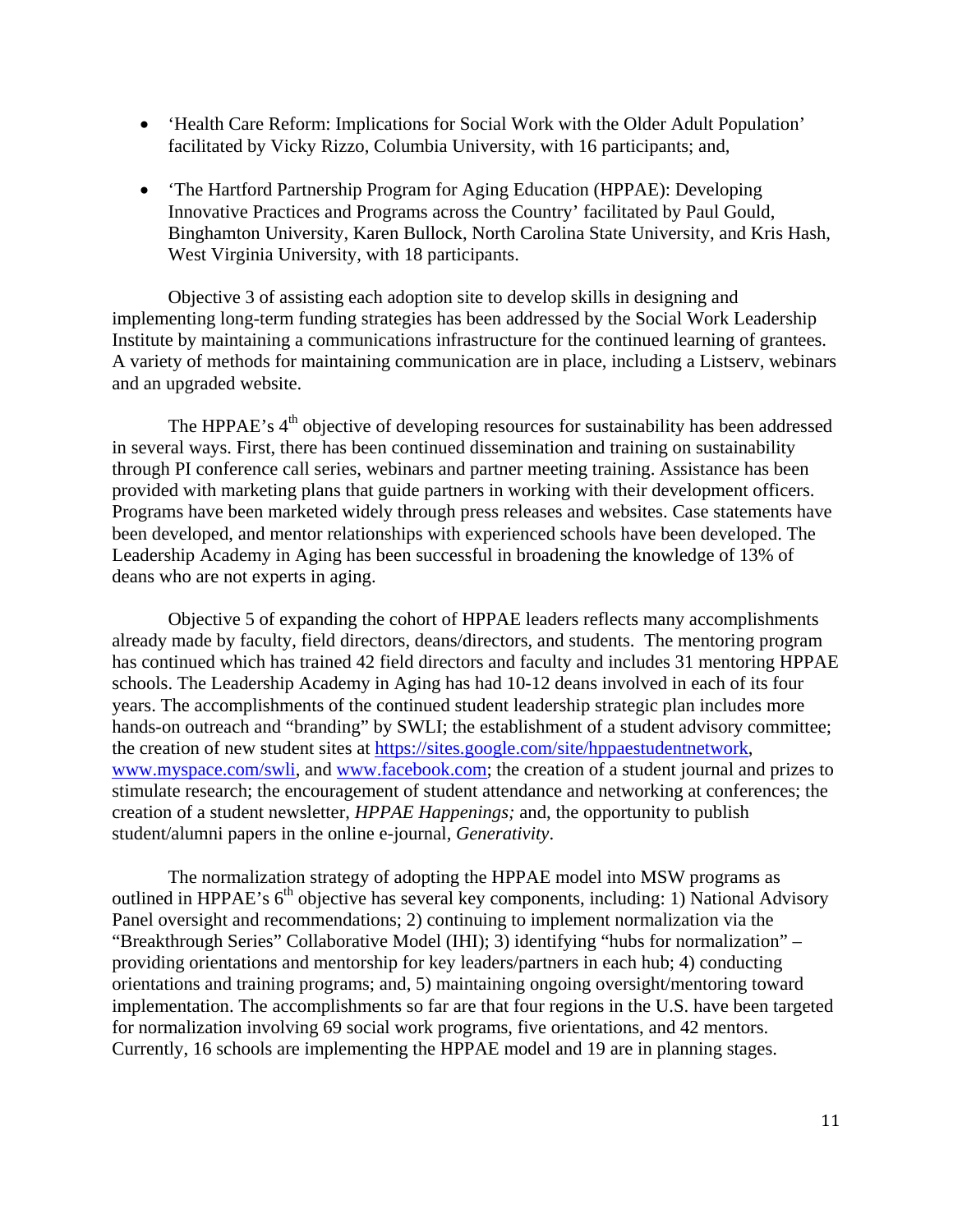#### **Evaluation**

The  $7<sup>th</sup>$  objective, conducting a program evaluation, has been implemented by two evaluation teams: Linda Weiss, PhD, Vijay Nandi, MPH, and Jonathon Gass, MPH from The New York Academy of Medicine; and, JoAnn Damron-Rodriguez LCSW, PhD and Kayoko Nakao, PhD from UCLA. The following data snapshot covers programs involved in cycles 1-3 (2005 -2011). Table 1 displays student demographics which shows that, in general, students are between the ages of 20 and 29, female, white, and enrolled in full-time study. Table 2 shows that the vast majority of students have had previous experience working with older adults, in volunteer and other capacities. A large, 81% of students plan to work in the field of aging following graduation. Table 3 represents responses to satisfaction questions for cycle 1, 2 and 3 students. For each of the questions, at least 88% and greater responded positively about their HPPAE experience.

| Table 1                  |     |     |  |  |
|--------------------------|-----|-----|--|--|
| Characteristic           | N   | %   |  |  |
| Age                      |     |     |  |  |
| 20-29                    | 577 | 59% |  |  |
| 30-39                    | 171 | 18% |  |  |
| 40+                      | 227 | 23% |  |  |
| Gender                   |     |     |  |  |
| Female                   | 877 | 89% |  |  |
| Male                     | 107 | 11% |  |  |
| <b>Race/Ethnicity</b>    |     |     |  |  |
| White                    | 747 | 74% |  |  |
| African American         | 98  | 10% |  |  |
| Latino                   | 39  | 4%  |  |  |
| Asian/Pacific Isl.       | 38  | 4%  |  |  |
| Other/Mixed              | 81  | 8%  |  |  |
| <b>Enrollment Status</b> |     |     |  |  |
| Full time                | 805 | 82% |  |  |
| Part time                | 179 | 18% |  |  |

| anı |  |
|-----|--|
|     |  |

| N                                |     |  |
|----------------------------------|-----|--|
| Worked with older adults         |     |  |
| 762                              | 76% |  |
| 394                              | 40% |  |
| 649                              | 66% |  |
| <b>Planned field of practice</b> |     |  |
| 809                              | 81% |  |
| 19                               | 2%  |  |
| 55                               | 5%  |  |
| 120                              | 12% |  |
| Previously taken aging courses   |     |  |
| 516                              | 52% |  |
| 468                              | 48% |  |
|                                  |     |  |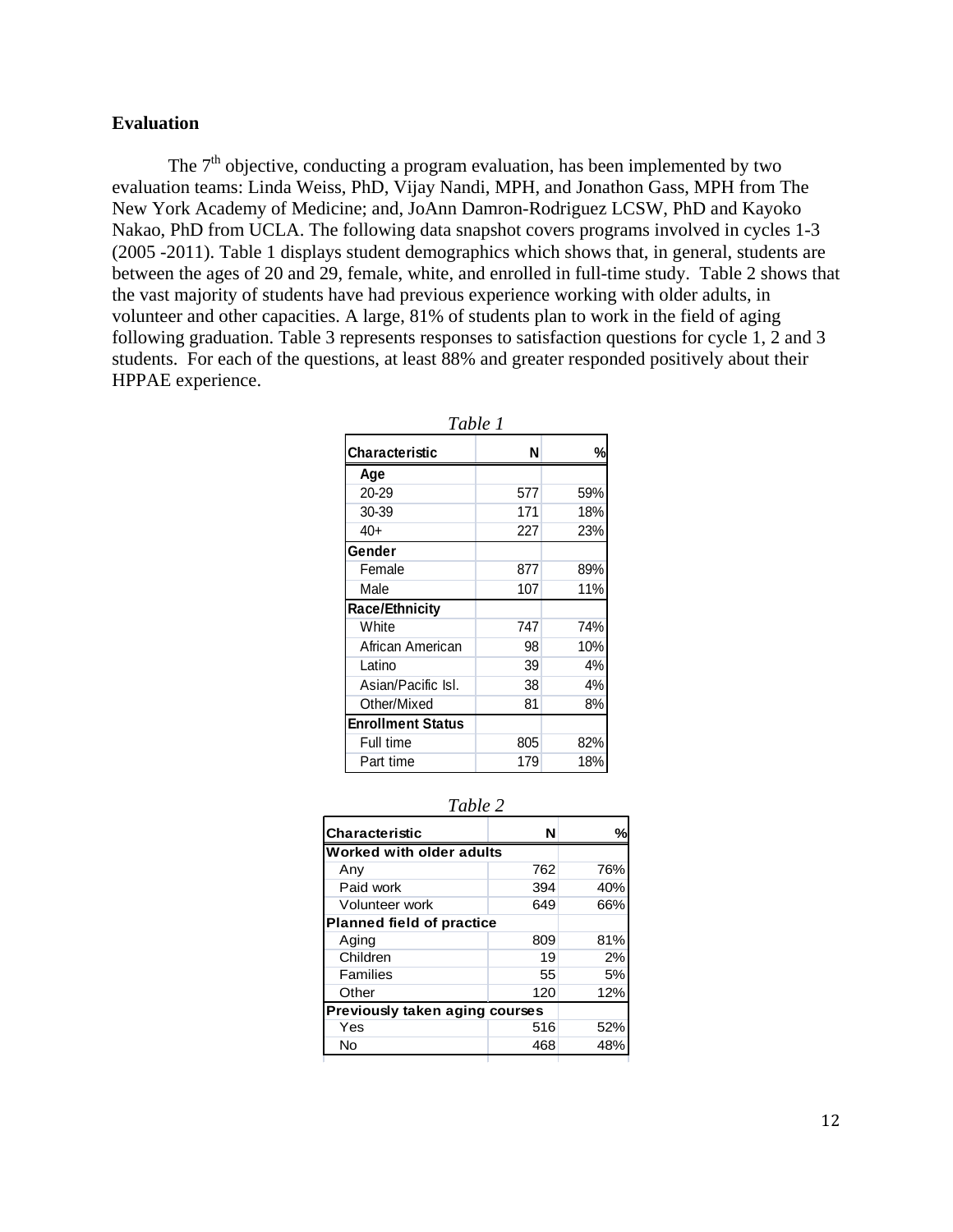| I able |  |
|--------|--|
|        |  |

|                                                                                                                     | Strongly disagree or<br>disagree | Uncertain | <b>Agree or Strongly</b><br>Agree |
|---------------------------------------------------------------------------------------------------------------------|----------------------------------|-----------|-----------------------------------|
| My personal goals in learning to work with older persons<br>and their families were achieved in my field practicum. | 4.6%                             | 4.4%      | 91.0%                             |
| The rotations enabled me to learn about the range of<br>services to older people.                                   | 3.5%                             | 5.1%      | 91.4%                             |
| Having experiences in more than one field agency or<br>department/program was useful                                | 3.3%                             | 6.1%      | 90.6%                             |
| I would recommend the Hartford Internship to other students<br>in aging                                             | 2.1%                             | 3.5%      | 94.4%                             |

Analysis of cycles 2 and 3 revealed that there was a small but **statistically significant increase in knowledge** between the pre- and post-test. Out of a possible 25, the mean knowledge score on the pre-test was 10.7; on the post-test, the mean was 12.5. Students reported **an increase in skill level from pre- to post-test** in the areas of values, assessment, intervention, and aging services. For each of the items on this section of the pre-scale, an average of 19% of HPPAE students reported having advanced skill levels. On the post-scale, an average of 68% of students reported having advanced skill levels.

The institutional impact of HPPAE has been profound as the number of field instructors participating in each site's HPPAE ranged from 1-22 and 72% of HPPAE programs provided special training for their field instructors. The majority of programs report having formal partnerships with between 8 and 20 agencies (range  $= 1 - 40$ ). Implementation of HPPAE at all schools has facilitated increased relationships with local agencies serving older adults. The majority of sites (83%) agreed that they would continue to use the HPPAE rotational model in the future.

The HPPAE career tracking survey shows that two or more years after graduation 76% of HPPAE students report that their current position is aging related. HPPAE appears to facilitate social work careers focused on services to older adults; 24% of students two years or more years after graduation report being hired to work at one of their rotation sites following graduation. 85% of students two years or more after graduation report that HPPAE was important in preparing them for a career in aging.

#### **Lessons Learned**

The current economic recession has had an impact on social work programs' abilities to sustain the HPPAE model. The sustainability of stipends is essential in this competing environment. A key factor of HPPAE success is engaging educators into the field of aging and actively maintaining the university-community partnership. It has been found to be helpful to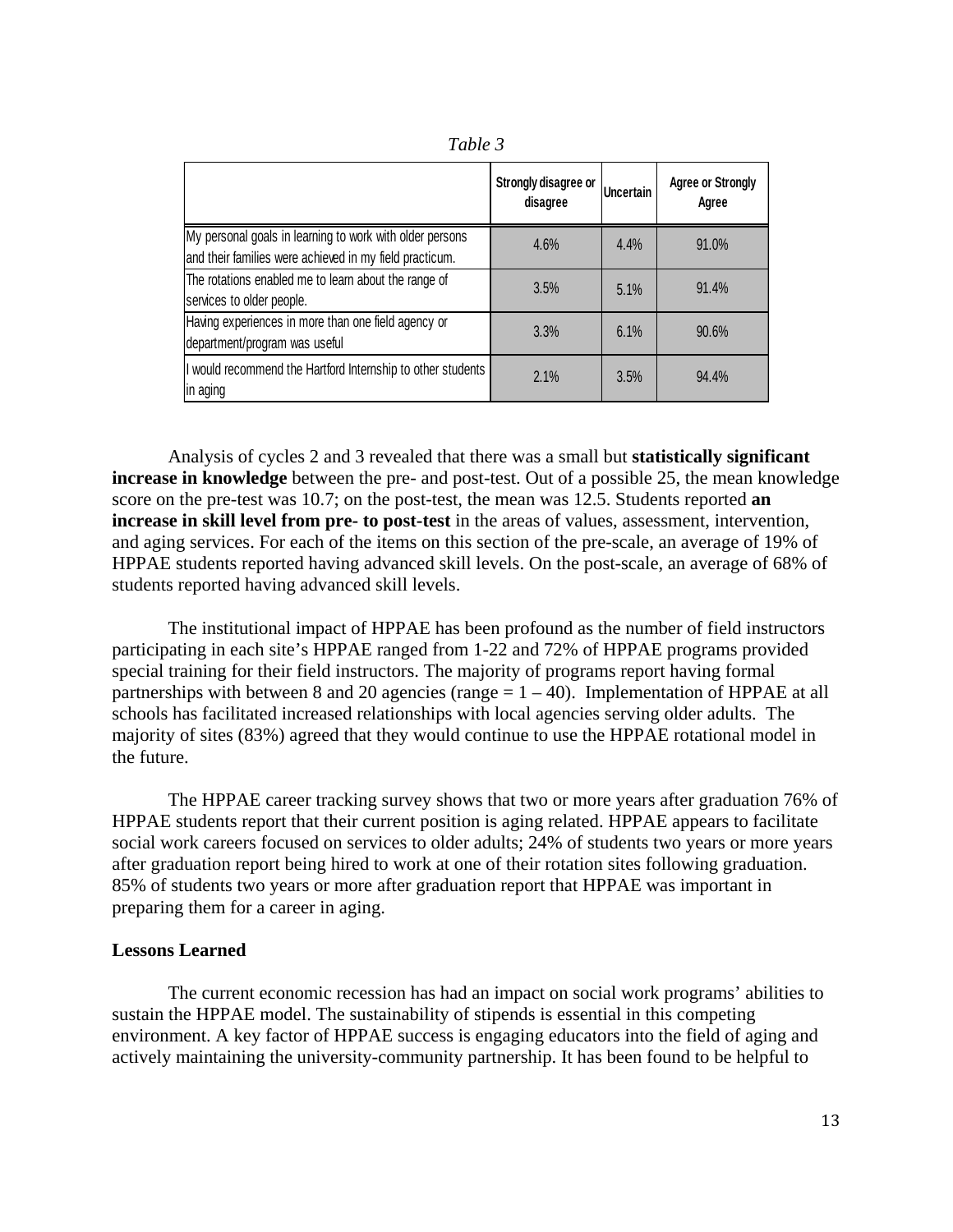continue to provide training/technical assistance and to maintain active communication and collaboration between and among schools to identify new ways of maintaining their HPPAE programs. The ongoing technical assistance (TA) has enormous benefit to the sustaining schools, such as through PI conference calls.

A lesson learned regarding the normalization objective is that even after the one-day training in normalization, there is a need for very active outreach and mentoring to assist schools with implementation. Doing normalization regionally has been found to be the most effective method.

#### **Implications for the Future**

Supporting the collaboration among HPPAE partners is key to sustainability and program development. Program normalization requires focus on schools in the current four regions, Florida state and partnership with the VHA GRECCs in order to access an ongoing stream of stipends in aging.

For sustainability, there needs to be an active continuation of training and technical assistance, a focus in partner meetings on sustainability and continuation of regular listservs regarding individual funding sources. Also, an evaluation of HPPAE impact is needed to advance the institutionalization of the model in social work programs. By partnering with CSWE, HPPAE can be integrated into educational policy. Active participation in the Eldercare Workforce Alliance is needed, including Coordinating Council, Policy Committee and Models of Care Committee. In addition, active advocacy in the Patient Protection and Affordability Care Act is needed. The monitoring of relevant legislation with the potential to create scholarship opportunities and to actively communicate this to partners is critical for continued sustainability.

The development of an MOU with the VHA's GRECC programs to launch local HPPAEs and provide TA and training will encourage sustainability of the model. In addition, funding secured from the MetLife Foundation and continuing to identify additional funding sources is key. Working in partnership with the Hartford Foundation, SWLI is actively seeking interest from other private foundations. Working closely with NADD, HPPAE is well on its way towards implementing a self-sustaining financial model.

#### **Community Partnerships and Interprofessional Education and Practice**

Building on the HPPAE model and often driven by opportunities gained through the Leadership Academy in Aging, social work administrators and faculty have been expanding their inter-organizational partnerships and interprofessional programs in promoting aging education.

"Interactions between social work programs and the community have played an important role in educating students of social work since the beginning of the profession; the preference for practice-based training over theory and research predominated as early as the late  $19<sup>th</sup>$  century" (Volland & Wright, 2009, p.134). While field education is now prominently placed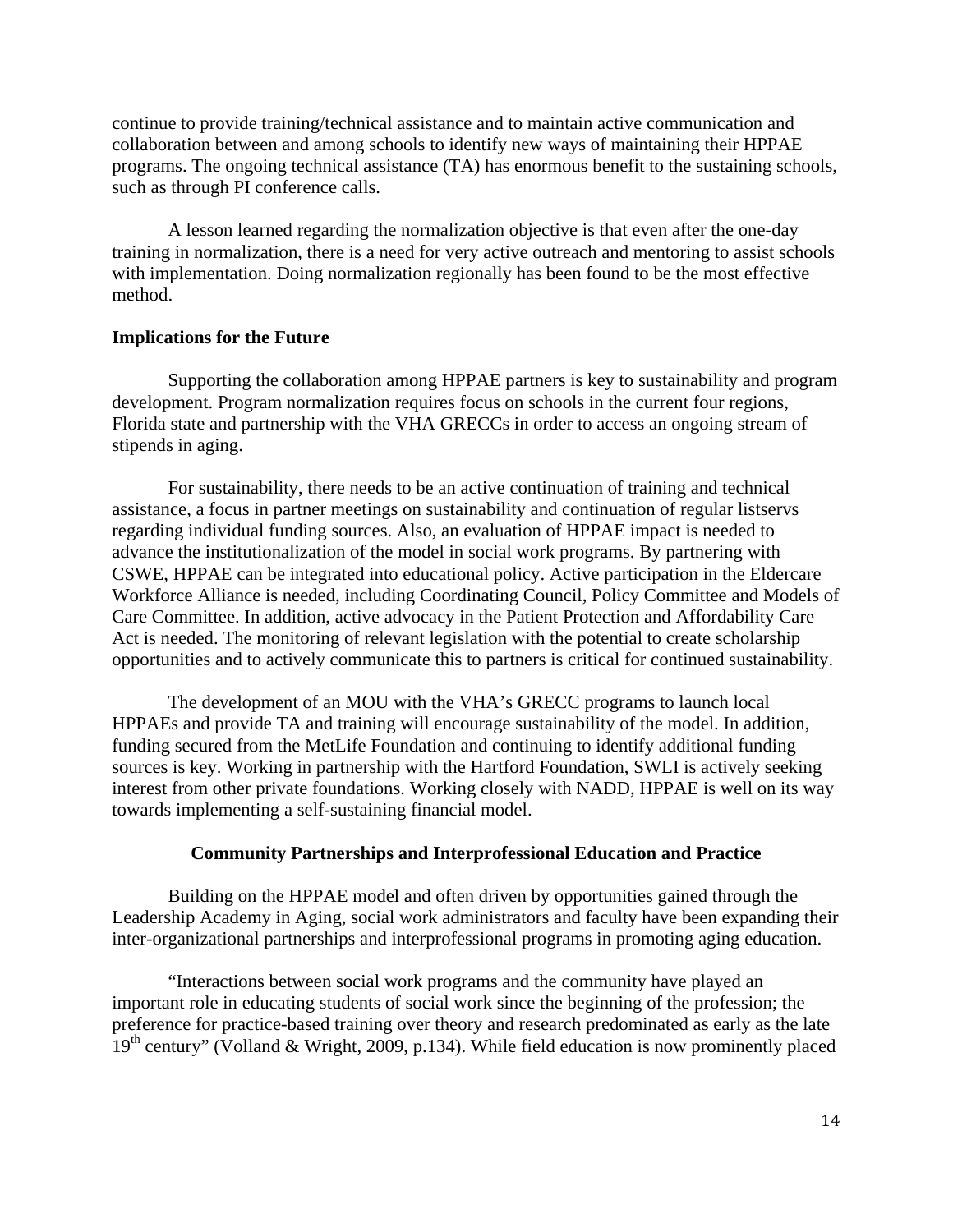as social work education's signature pedagogy in the Council on Social Work accreditation standards (CSWE, 2010), social work has always had as its heart the interface of the university and the community. There is an increasing trend in social work education where universitycommunity relationships extend beyond practical experience for students, to include service to the community, applied research and workforce development (Baskind & Briar-Lawson, 2005; Briar-Lawson & Zlotnik, 2003).

Because social workers most often practice with older adults in settings where they are working with professionals from other disciplines, interprofessional/interdisciplinary collaboration needs to be a core component of social work students' education and should characterize social work faculties' research agendas in gerontology. Indeed, geriatric social workers have a long tradition of collaborative practice with other professionals. Interdisciplinary teams in health care originated with Richard Cabot in the early 1900s. Working for Massachusetts General Hospital, he proposed the idea of teamwork, suggesting that the social worker, doctor, and educator work together on patient issues (Cabot, 1929). The hospice movement developed out of an interdisciplinary team model. Cicely Saunders, founder of the modern hospice movement, serves as a role model for interdisciplinary work as she was herself trained as a social worker, nurse, and physician (Saunders, 1978). Again, the John A. Hartford Foundation has been a leader in this effort to better meet the needs of older adults through interprofessional efforts. In 2004, in partnership with the RAND Corporation, the Hartford Foundation began an initiative called *Building Interdisciplinary Geriatric Health Research Centers*. A primary goal of this initiative has been to develop infrastructure and incentives to encourage and facilitate interdisciplinary research.

Even with major efforts by the Hartford Foundation and research that shows that an interdisciplinary approach to geriatric care can improve survival, quality of life, quality of care, health outcome scores, patient satisfaction (Wetle & Pincus, n.d.), learners' attitudes towards one another's professions, improvements in knowledge of interprofessional collaboration, enhancement of collaborative behavior, and gains in the delivery of patient care (Reeves, Zwarenstein, Goldman, Barrr, Freeth, Koppel, & Hammik, 2010), professional education in the United States continues to operate largely in silos where interdisciplinary education and research is the exception, not typical practice. Accreditation requirements, different professional norms and hierarchical issues (Clark, 2011) are often blamed. "Deans and department chairs are often hired and rewarded for their ability to be staunch advocates of their own programs. Seldom are they either rewarded for openness to sharing their resources and giving up control of their curriculum to others, or punished for being over-zealous in defending their turf." (Clark, p. 325).

In 1972 at the first Institute of Medicine (IOM) Conference, a program was held titled the "Interrelationships of Educational Programs for Health Professionals" and a subsequent related report was developed, "Educating for the Health Team" (IOM, 1972). In 2001, the IOM went further in addressing the need for a workforce that has been trained together with "interprofessional learning approaches" (Interprofessional Education Collaborative Expert Panel (IECEP), 2011, p.4).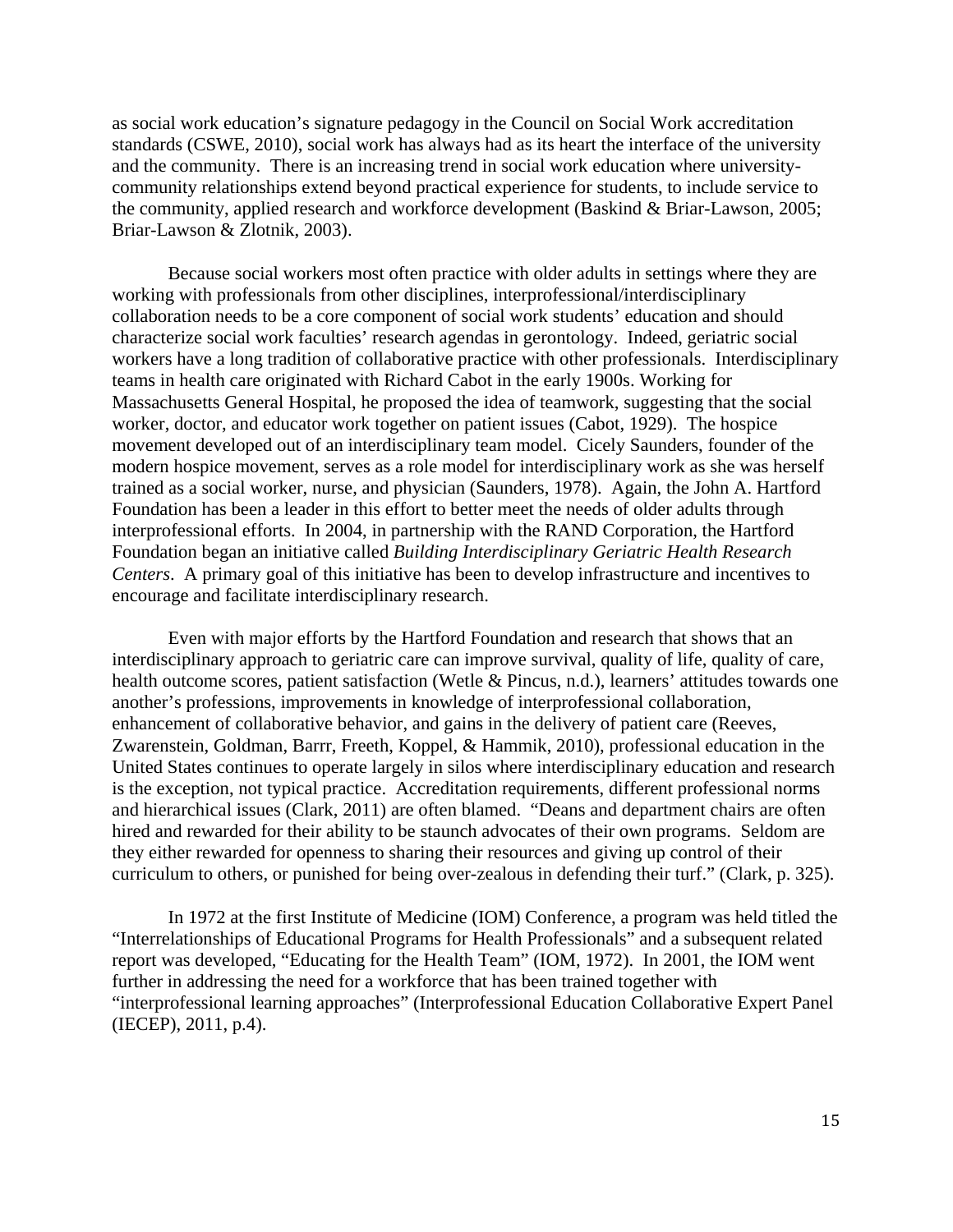Unfortunately teamwork training for interprofessional collaborative practice in health professions education has "lagged dramatically behind….changes in practice, continually widening the gap between current health professions training and actual practice needs and realities" (IECEP, 2011, p.5). Dr. Ramammasy, immediate past president of the World Health Assembly calls for eliminating silos and training across disciplines: "Unequivocally, we must change the way we train professionals for health services and we must change the milieu in which they work…..The development of an interdisciplinary, multidisciplinary and multidimensional workforce is critical." (Ramsammy, 2010, p.134).

In 2011 an expert panel including primary representation from six healthcare disciplines came together to establish a set of core competencies for interprofessional collaboration. The goal was to "build on each profession's expected disciplinary competencies in defining competencies for interprofessional practice" (Interprofessional Education Collaborative Expert Panel, 2011, p.i). While the initial objective was to establish competencies for practice, the panel understood that this work also entails "moving beyond… profession-specific educational efforts to engage students of different professions in interactive learning with each other" (p.i). In the conference that brought this expert panel together, Don Berwick, Administrator, Centers for Medicare and Medicaid Services stated that, "An aging and diverse population is living longer with chronic conditions like diabetes, heart disease or cancer that require coordinated care from a team of providers" (Interprofessional Education Collaborative, 2011, p.8). While social work was not a part of this conference, the goals of the expert panel are embraced by many social work practitioners and educators, especially those preparing social work students for practice with older adults.

Similarly, in 2008, the American Geriatrics Society assembled a meeting of 21 organizations representing ten different healthcare disciplines that work with older adults. This group of healthcare professionals (which did include representation from social work organizations), formed a loose coalition calling themselves the Partnership for Health in Aging (PHA). They also created a list of core competencies that are relevant to each of the health care disciplines, which stated essential skills that would be needed by the time health care professionals complete their entry-level degree in order to provide quality care for the aging population. Among these core competencies are the skills of communicating, consulting, and collaborating with health care professionals from other disciplines on the ongoing health care of older adults (Semla, et al., n.d.).

Social work leaders see the challenges in interprofessional education and research but are forging ahead in unprecedented numbers with innovative interprofessional programs designed to cross professional boundaries and develop best practices in gerontological care. A number of social work education programs are finding ways to enact the core competencies for interprofessional practice in health care outlined by the IECEP in their research, teaching and service delivery efforts. These include: a.) work with individuals of other professions to maintain a climate of mutual respect and shared values; b.) use the knowledge of one's own role and those of other professions to appropriately assess and address the healthcare needs of the patients and populations served; c.) communicate with patients, families, communities, and other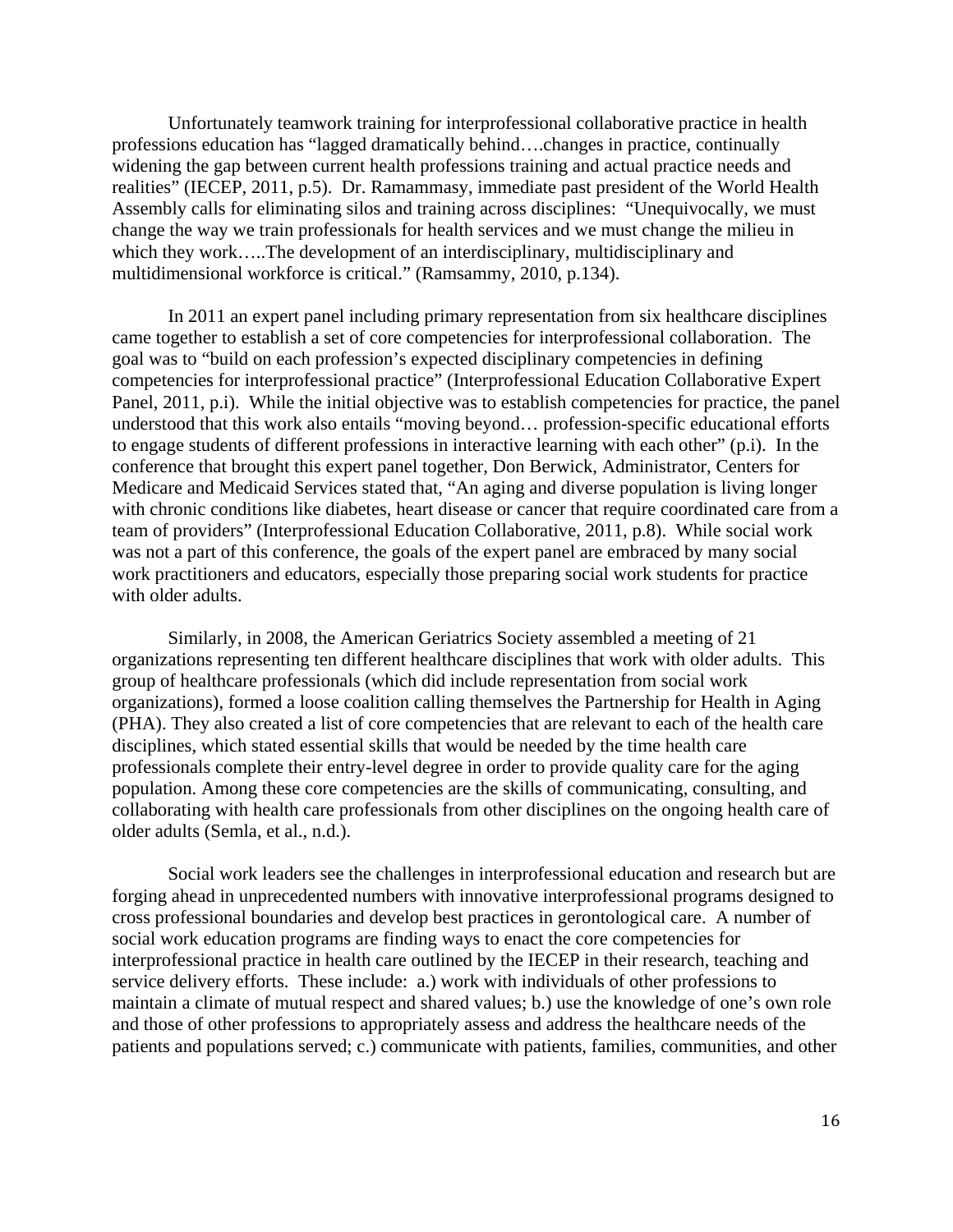health professionals in a responsive and responsible manner that supports a team approach to the maintenance of health and the treatment of disease; and, d.) apply relationship-building values and the principles of team dynamics to perform effectively in different team roles to plan and deliver patient-population-centered care that is safe, timely, efficient, effective, and equitable (IECEP, 2011).

The following section outlines six innovative examples recently and/or currently undertaken by social work programs as they enact these principles of interprofessional collaboration in geriatric education, research and service delivery.

# **Barry University The Interdisciplinary Aging Research & Community Service Task Force Debra M. McPhee, Former Dean**

- *Goal* The impetus for the project was two-fold 1) a desire to coordinate the efforts of individual University faculty members specializing in aging research and/or professional practice projects; and, 2) to increase interest among University schools and departments in the promotion of interdisciplinary aging initiatives including research, service learning, and community service projects.
- *Program start date* 2010
- *Funding* Unfunded
- *Disciplines/Professions involved* For well over a decade, the School of Social Work at Barry University maintained a unique public-private partnership in that the School serves as the Public Guardian for Broward County and runs the Broward County Office of the Public Guardian (OPG). The School and OPG are longtime active participants in the Aging Alliance of Broward County, which brings together 26 community agencies and organizations. Thus, this University-Community provided a solid foundation on which to build the project. University participants in the Aging Task Force included Social Work, Nursing, Psychology, Medicine (Podiatry), Physicians Assistants, Sociology, Business, and Public Health.
- *Focus* Successfully meeting the project objectives required the completion of several steps. First, it was necessary to secure the support of the University Administration for the creation of the Interdisciplinary Aging Research & Community Service Task Force. Initial support was easily secured given that no resources were being requested from the University and the institution stood to benefit positively from the potential research, grants, and service projects initiated. Second, it was important to have as many University disciplines and departments participating as possible. I began by personally reaching out to my colleagues in other departments where I knew there was already interest or work being done in the area of aging. Interest among faculty quickly grew. Third, as the committee within the University was forming, I worked directly with the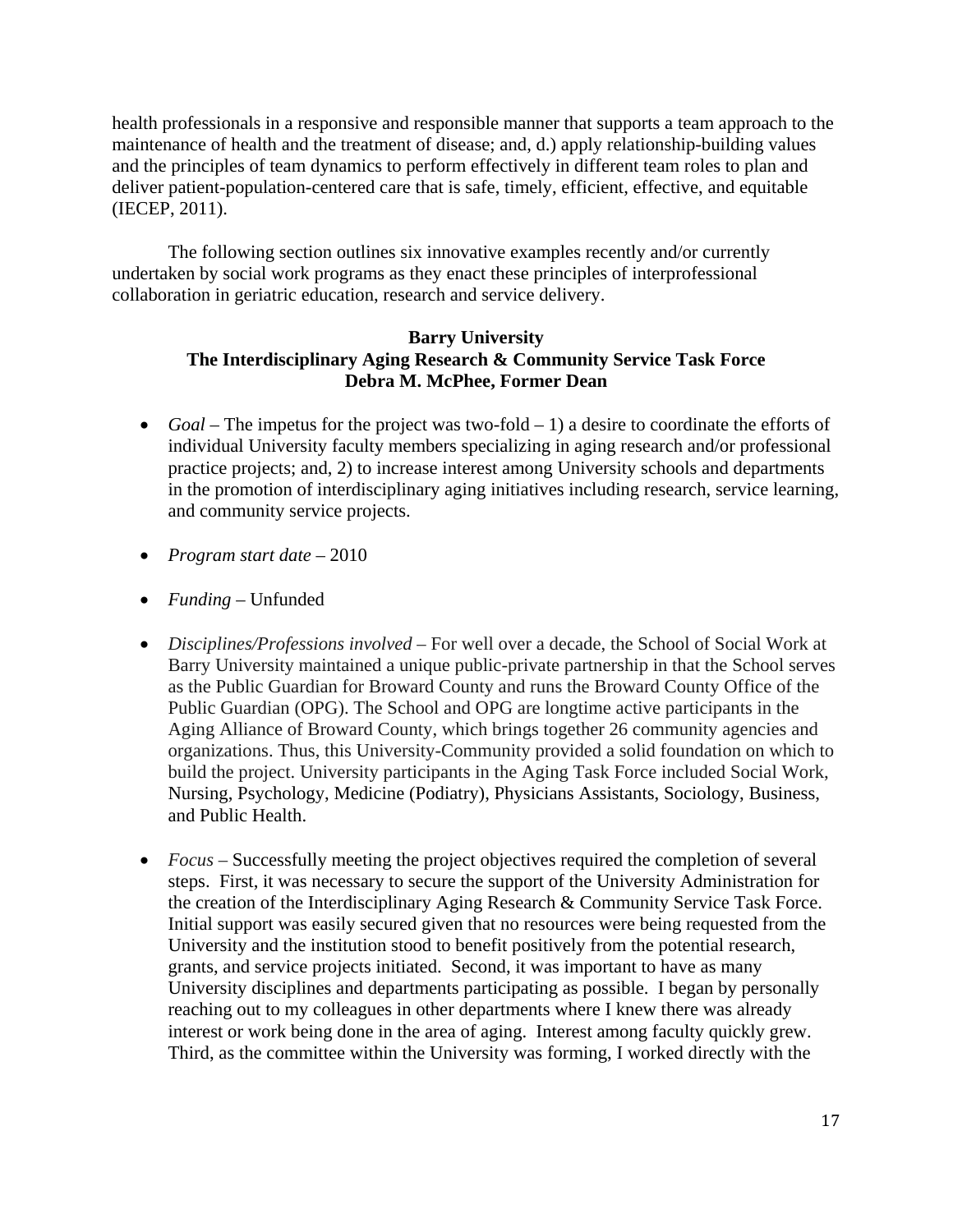primary community stakeholders with Aging Alliance in order to pave the way for meetings between the University Task Force and the community service agencies. I felt greater success and investment in the project would be secured by inviting each of the constituent groups to the table from the beginning and facilitating equal contribution to a shared vision and direction. Participants from both the University and the Community were particularly invested in the creation of interdisciplinary professional internship opportunities for students of the professional schools. There was equal excitement about the potential interdisciplinary aging research opportunities that the project offered. Unfortunately, and to the detriment of both University and Community constituents, the project was ultimately prevented from reaching its full potential due to a shift in University policy and the Administration's decision to discourage all projects with a strong community service component. Given the history of the University and particularly the School of Social Work, this was a significant shift from tradition, the impact of which is likely to be felt well into the future.

- *How it maximizes interprofessional efforts* The Interdisciplinary Aging Research & Community Service Task Force was created to promote interdisciplinary initiatives in both research and service. Drawing on the community relationships established by the School of Social Work and the OPG, aging initiatives from across campus could easily and directly be connected to a variety of community agencies, aging populations, and resources. Given the shared interests and established commitment to the aged communities, together the Aging Alliance and the Task Force were perfectly positioned to facilitate University-Community opportunities in interdisciplinary research, professional field placements, and service learning.
- *Advice for others; lessons learned; challenges* Currently the economic pressures within many institutions of higher learning are intimately intertwined with technological advances, shifts in the demands and expectations from students, and the inevitable pressures on the traditional pedagogical and delivery methods of education. As Universities increasingly grapple with the commodification of education, the leadership within many institutions across the academy find themselves seriously challenged. At the center of this challenge are the yet undefined requirements for institutional change in relation to the "new economy" and the elusiveness of precise skills required by academic leaders in order to successfully navigate the tensions between traditional priorities and commitments and the new and urgent pressure to "make change". It might be argued that this task force became the causality of this larger dynamic.

## **Binghamton University**

**Institute for Intergenerational Studies; Southern Tier Center on Aging Laura Bronstein – Chair and Professor, Department of Social Work & Institute Director http://www.binghamton.edu/ifis/**

 *Goal* – This project grew out of the Leadership Academy in Aging. Binghamton's aging services community was rich in collaboration among providers but there was little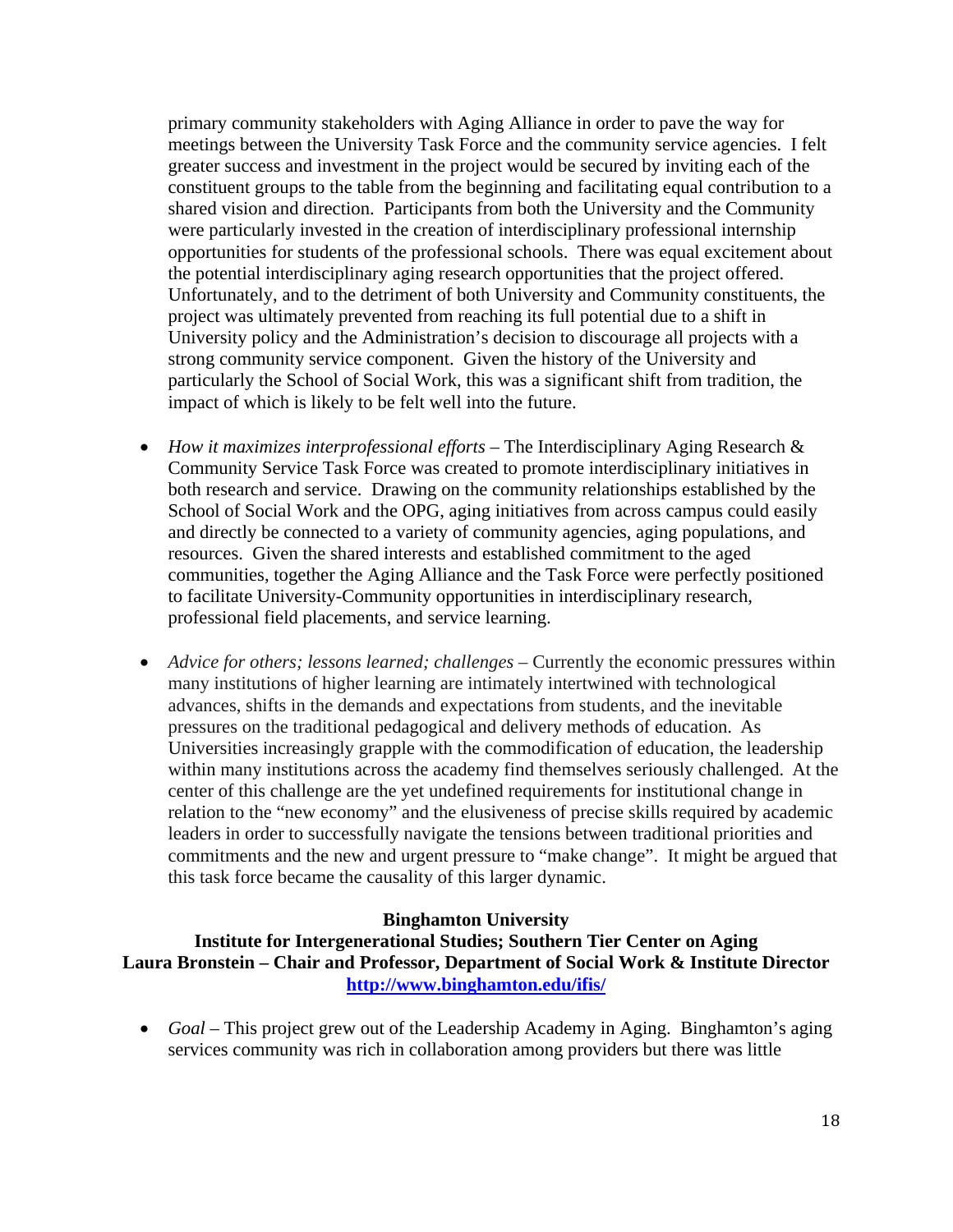collaboration among researchers and educators at the university around aging. The Center on Aging was developed to bring together researchers in the university across an array of disciplines, to link them with community providers and with geriatricians at the clinical campus of the local medical school, SUNY Upstate Medical University. Because of the interest in issues that span the life cycle and researchers in the university interested in interprofessional and university-community collaboration around children, families and schools, the aging center was developed as part of an Institute of Intergenerational Studies with the other major Center being the Center for Best Practices in Full-Service Community Schools.

- *Program start date* The Institute began in 2009
- *Funding* As part of Binghamton University's Division of Research, the Institute was awarded \$10,000. of start-up funds. In 2010 the university's Division of Research supported the Institute with \$8,000. and in 2011 it was awarded \$6,500. We also have the opportunity (which we took advantage of one year) to have Graduate Assistant support from a doctoral student for the Institute.
- *Disciplines/Professions involved* Currently professionals at the universities come from the disciplines of social work, engineering, medicine, nursing, psychology and education. Community providers span a larger array of disciplines including nutrition, business, and many others.
- *Focus* The Institute is part of the Division of Research at the University and thus all activities have a research focus. It is an applied research emphasis where the interest of the Aging Center is on developing, implementing and assessing innovative team-based education for graduate students and improved service delivery methods.
- *How it maximizes interprofessional efforts* The Aging Center is composed of approximately 50 research associates who meet together three times a year. They collaborate on an array of research projects, grants, educational initiatives and conferences. This year we received a grant from the John A. Hartford Foundation to support our Geriatric Consult Clinic. The Clinic has medical students and residents, and graduate nursing and social work students delivering consultations to older adults in a rural county in upstate NY. The consultation is two-part, including both a home and office visit. The students from the three disciplines have the opportunity to learn side-byside. An evaluation is being undertaken to assess the impact of this interdisciplinary model on both the students as well as on the older adults and their caregivers.
- Advice for others; lessons learned; challenges Collaboration is hard work and takes more time than doing things in silos, but the rewards are worthwhile. It is critical to persevere and to get a good team together with strong leadership from all disciplines involved. Our partners from different disciplines vary in their interest in the work and that is reflected in the quantity and quality of their involvement.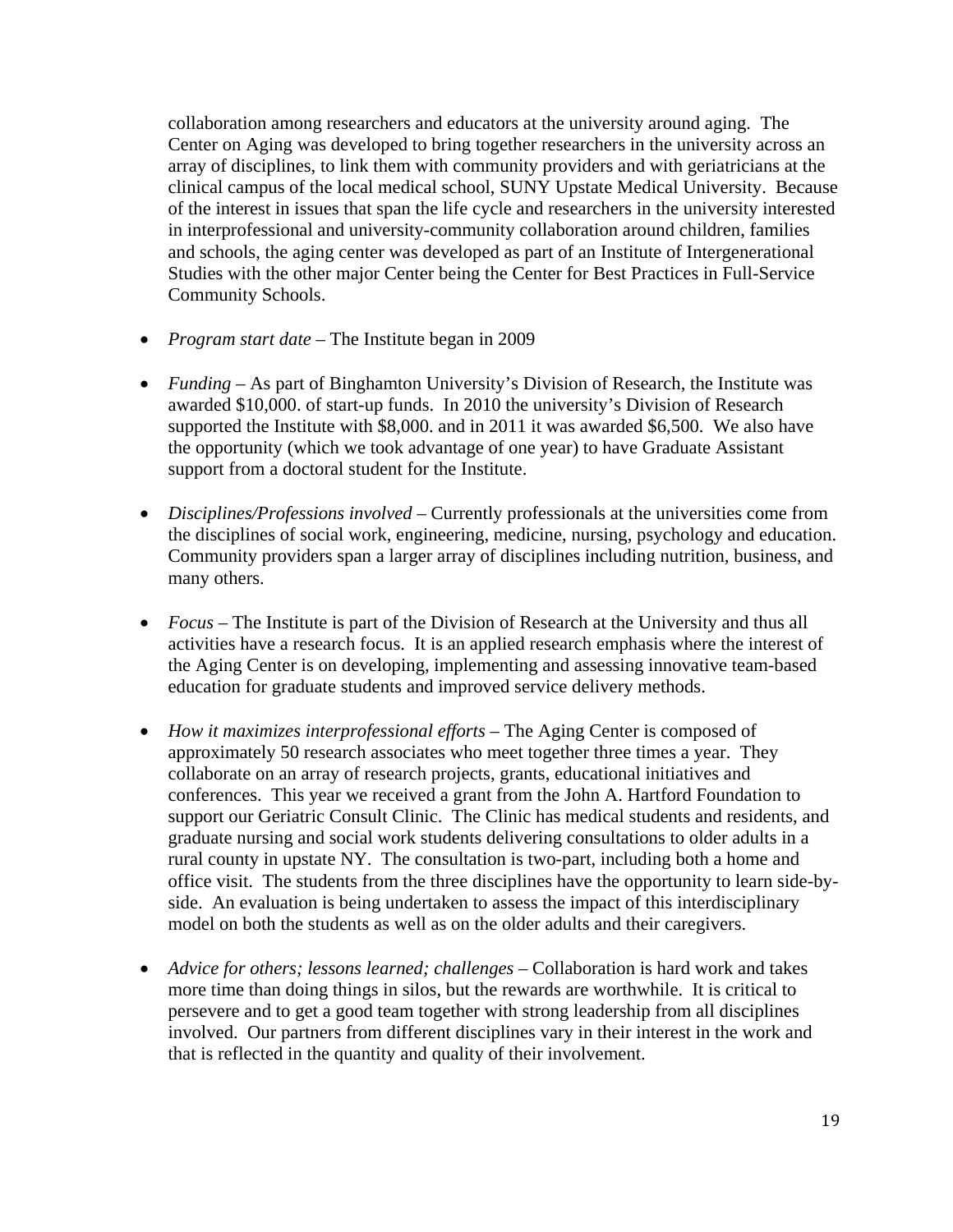# **California State University, Bakersfield Bruce D. Friedman, Professor**

- *Goal* Identifying how social work services can be financially supported in order to improve the quality of life of the elderly. In using an academic medical model, medical schools create primary health clinics as training sites for students and residents and are able to receive Title XIX administrative funds and bill Title XIX for the services provided. Could that model be replicated for social work services?
- *Program start date* 2009
- *Funding* The project was not formally funded; however, the student placed at Kern County Public Health was part of CSUB's HPPAE project. As such, she did receive a small student stipend and the faculty field instructor was able to get reimbursed mileage for travel to the agency. The goal of the project was to look at ways to develop additional external funding sources to sustain the HPPAE project once Hartford Funding ended.
- *Disciplines/Professions involved* There are a number of provisions associated with use of Title XIX funds. One aspect that is if it is a health factor, then it can be reimbursed at the 75% rate; whereas, if it is solely a service provision factor, then it is reimbursable at the 50% rate. Although social work looks at person in environment and has some services that look at physical health factors, other professionals look at the nature of social work services as providing well-being or assistance services and not health. Thus, in order for social work to be able to provide services that would be reimbursable at the higher health rate, it was important for social work to collaborate with either medicine or nursing. This led to the development of an interdisciplinary project between the Department of Social Work and the Department of Nursing (CSUB does not have a medical school). The goal is to access Title XIX funds at the higher 75% reimbursement and have social work and nursing students provide the services creating a paid internship and thus supporting their education.
- *Focus* To begin operationalizing the plan, it was important to identify a public entity that provided adult protective services (a service that is reimbursable by Title XIX) and who is a fiduciary agent with the state Title XIX program. Initially the focus was to work through Aging and Adult Services (AAS), who provides Adult Protective Services; however, AAS is not a fiscal agent of the state as they subcontract through the county Department of Human Services. In addition, the state of California declared that they were only interested in reimbursing for services provided and not supporting services, such as training or research, which would be funded through the administrative fund side of Title XIX. This necessitated identifying a partner that provided Title XIX reimbursable services where social work students could become involved.
- Fortunately, the Department of Social Work had been working at developing a relationship with Kern County Public Health (KCPH) in order to introduce social work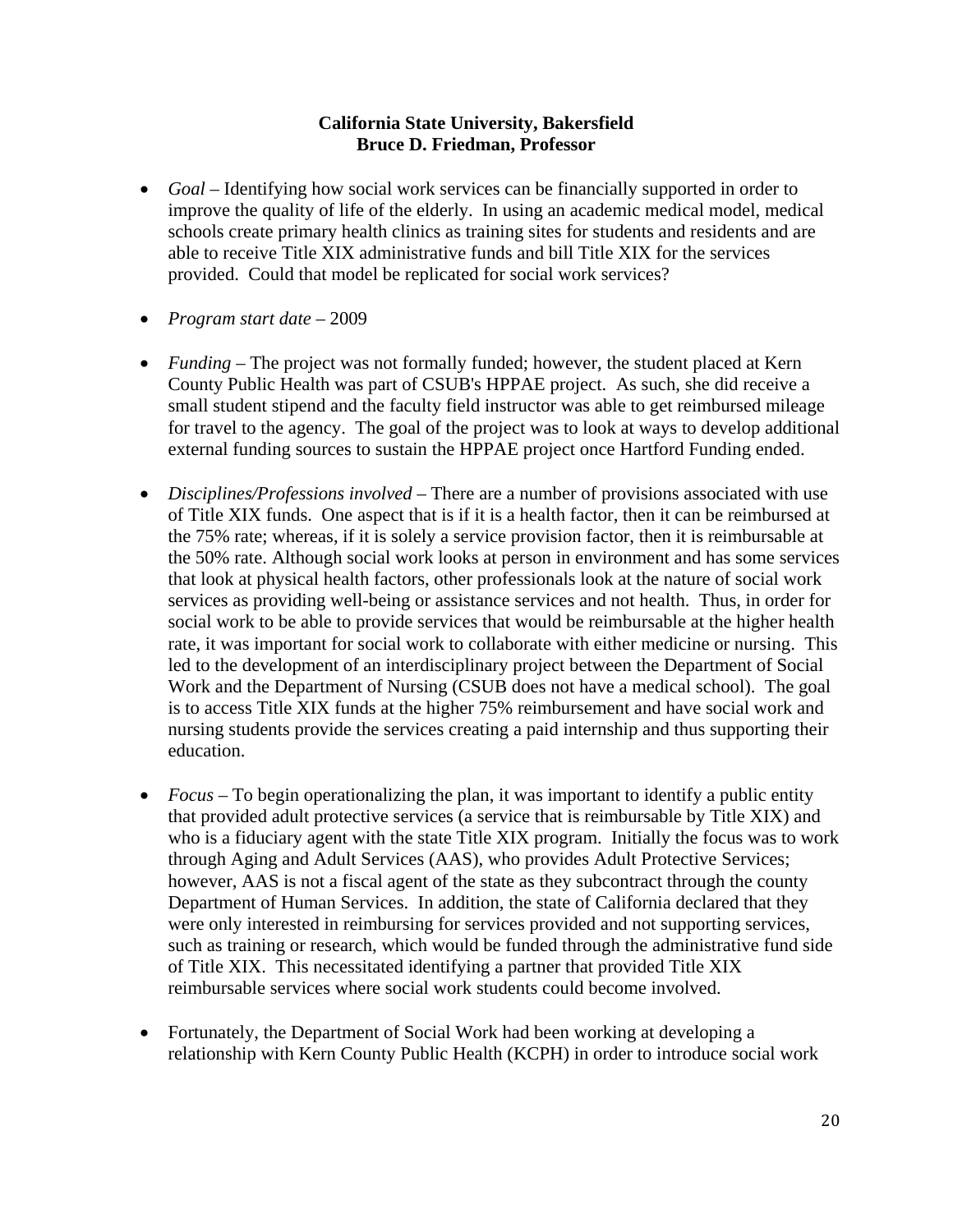services into their public health services to the community. KCPH is a state fiscal agent for Title XIX funds but is not accessing them for social work services since there are no social workers working with public health nursing. In addition, the Department of Social Work was working with the Department of Nursing at CSUB to provide more collaborative services and the target was to begin with the public health nursing curriculum. Thus, the plan was conceived for social work and nursing students to collaborate in providing in-home social services through public health nursing at KCPH. The social work student was in her final year of her MSW program while the nursing students were working toward their BSN. The goal was for the social work student to work closely with the nursing students in order to help them with their bio-psycho-socialspiritual assessments of the clients they saw and then to identify various community resources to assist with the intervention. The social work student also tracked each intervention in relationship to the reimbursable Title XIX services identified by the service reimbursement schedule for Title XIX. By conducting this analysis, it was identified that if KCPH had a social worker at Public Health, they would have been able to bill for \$72,000 for the social work services provided to those clients who are funded by Title XIX. This provided evidence that social work services could be provided and would be reimbursable through Title XIX.

- *How it maximizes interprofessional efforts –* A residual benefit to this analysis was that Public Health Nursing began to realize the benefit of having a social worker providing assessments in conjunction with the public health nurse. Both disciplines approach assessment a little differently and it was identified that by having a social worker collaborate with a public health nurse, that the overall quality of care of the client was greatly improved. There were times when the nurse would look at the physiological factors but not take into consideration some of the environmental factors and by both working together, then the overall wellness of the client was greatly improved. However, it was necessary for the social worker to be strong enough to advocate for the profession since the host discipline is nursing and there was a need for developing a level of trust and collaboration. The goal of accessing funds to assist with social work education is still being addressed, but this was a first step in engaging an agency, demonstrate the value, and then move to achieving the goal.
- *Advice for others; lessons learned; challenges Some of the barriers that we had to work* through were that these services are reimbursable to licensed clinical social workers (LCSW), where we were looking at students providing the services. Thus, there was a need for having KCPH either contracting with a LCSW to sign-off on the work of the graduate student or KCPH actually hiring an LCSW. A problem with the state of California is that there is not an LBSW or LMSW license as other states have, meaning that there is no provisional license for a person providing services. If the state had an LBSW or LMSW, then the student would have to obtain the provisional license in order to work in conjunction with the LCSW to facilitate being reimbursed for the services provided. This is similar to the way medicine operates in that the resident has a medical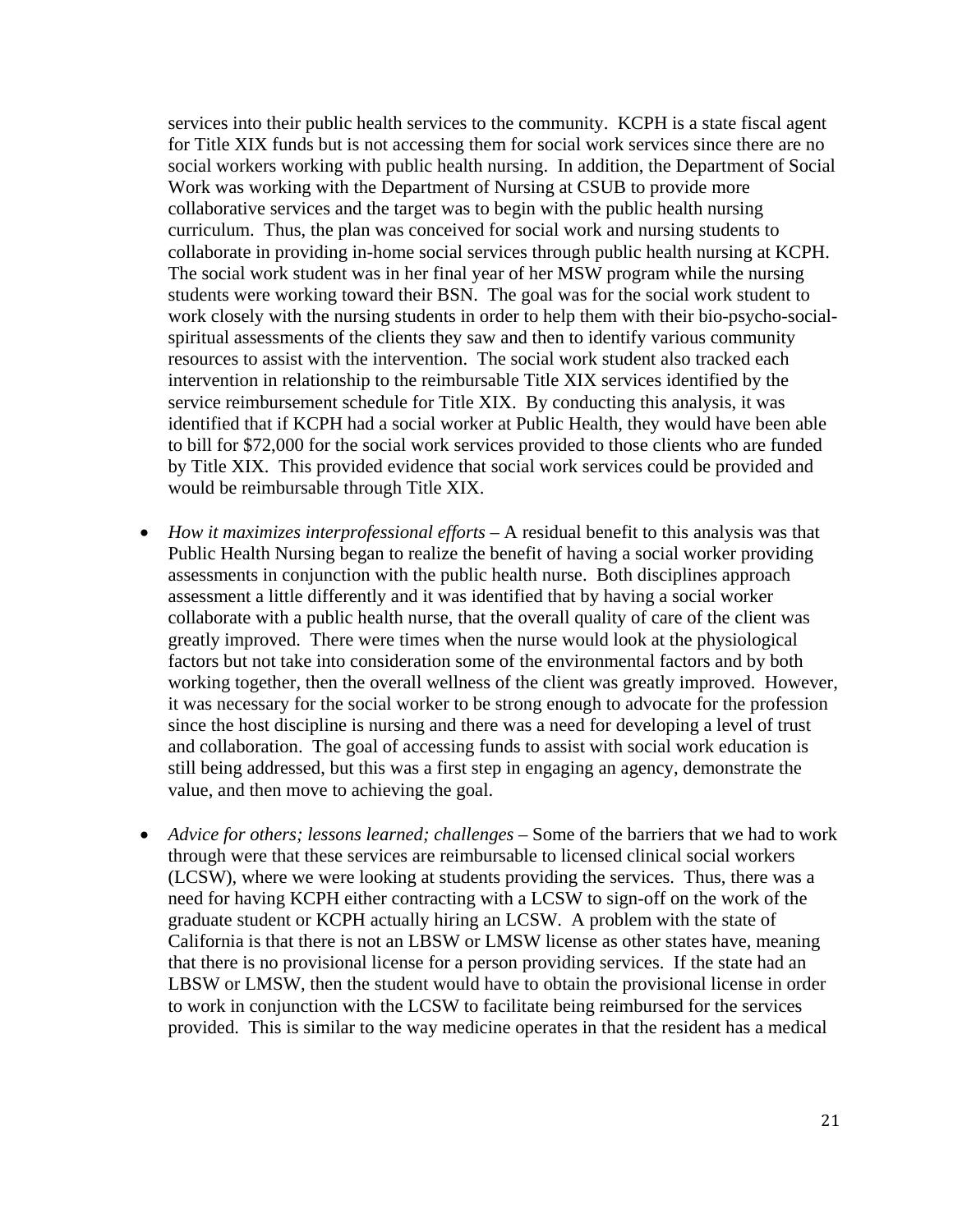license but is still supervised by the attending physician, who holds a full independent practicing physician license.

There were a number of lessons learned. First, it is important to understand state and county politics and how the organizational systems work in order to take an idea and move it to reality. Second, once one has the idea, it is important to align oneself with the appropriate partners. Third, there is the need to prove oneself. Finally, when you think that it can be done in a short period of time, it is important to realize that it may take a year or so longer. Relationships are crucial and it is important to make sure that those relationships are developed to implement the idea.

# **Cleveland State University Certificate Program in Gerontology Murali Nair, Professor and Coordinator, Gerontology Program**

- *Goal* At Cleveland State University, there is already a Certificate program in Gerontology at the graduate and undergraduate level. This exists in the School of Health Sciences. The School of Social Work is taking the initiative to make this an interprofessional certificate program in Gerontology. The Hartford Foundation has been an inspiration to start this new program
- *Program start date* 2010
- *Funding* Unfunded
- *Disciplines/Professions involved* Social Work, Anthropology, Center for Healing Across Cultures, Health Sciences, Psychology, Sociology & Nursing
- *Focus* The focus is a combination of practice, service, research and education. BSW and MSW students are expected to do a minimum of two semesters of internship (around 450 hours per semester) in a gerontology setting, working on "one to one", family, small groups, community outreach, advocacy, planning, and program evaluation. Students are expected to take two courses in gerontology, and do a "poster session" at a research colloquium.
- *How it maximizes interprofessional efforts* The uniqueness of this program involves special opportunities to do research at the university's center for healing across cultures, Center for Black Aged and on Centenarian research projects.
- *Advice for others; lessons learned; challenges –* Try to be visible in the campus and in the professional community. Carve out a special area of research interest, such as healthy aging, black aging, centenarians, etc. Collaborate with other disciplines in publications, field research, grant writing.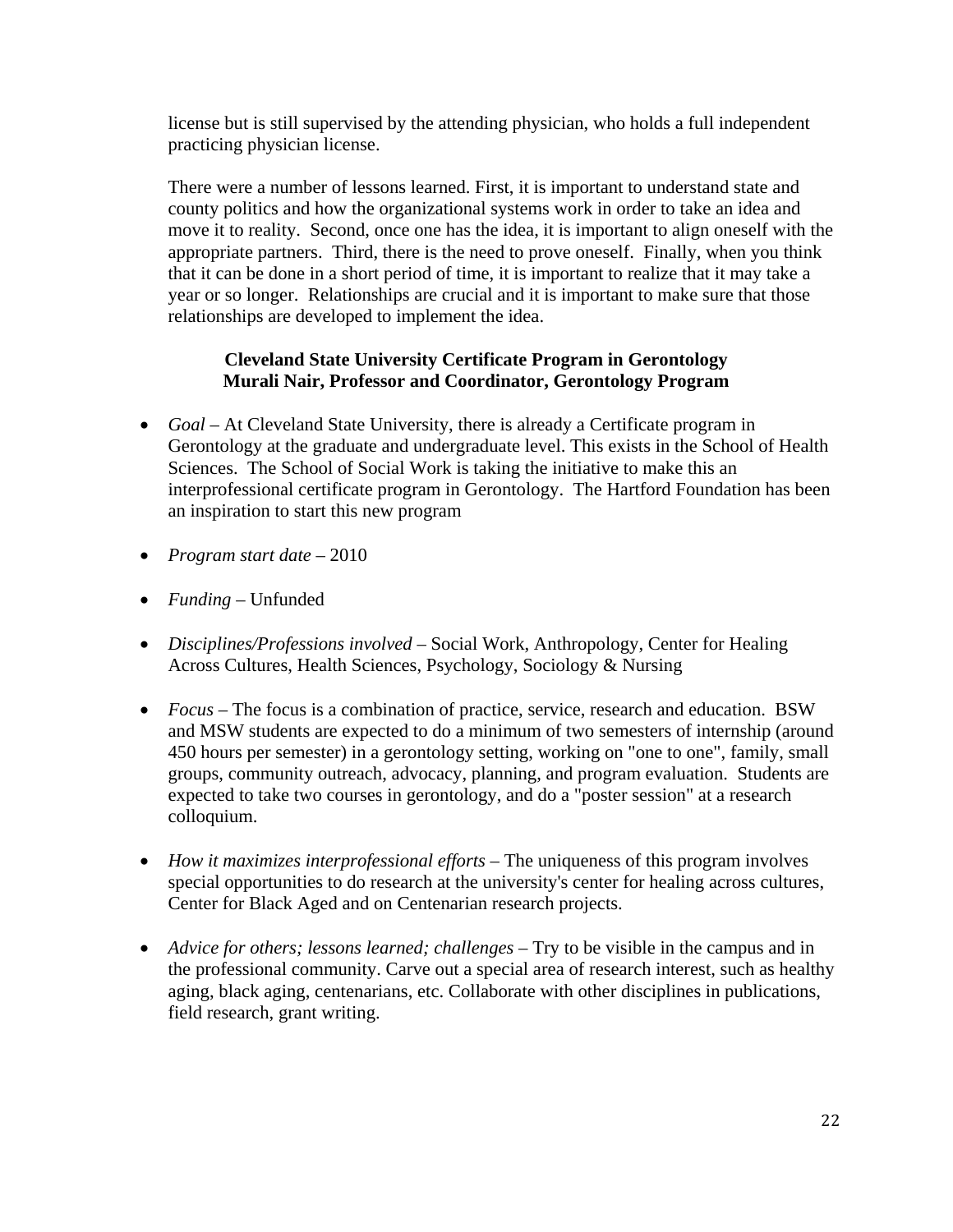# **Salem State University Center for Interdisciplinary Education and Workforce Development for Older Adult Services Cheryl Springer, Director, Salem State School of Social Work**

 *Goal –* The School of Social Work at Salem State University has laid the foundation for the formal establishment of the Salem State University Center for Interdisciplinary Education and Workforce Development for Older Adult Services in spring 2012.

From 2000 to 2006, there was a 31.7 percent increase in the number of adults aged 55 to 64 living in the northeast region of Massachusetts, as the population of families with young children decreased and the existence of retirement communities and relatively affordable housing seniors expanded. This cohort of older adults has remained in the northeast region of Massachusetts and has increasingly sought social and medical services within the northeast region rather than in the metro Boston area.

In Massachusetts, there are a few current social and health care projects that rely on care coordination, such as two medical home models based in large health care systems serving the elderly and Programs for All-Inclusive Care of the Elderly (PACE) based in outpatient health care settings. Nonetheless, there is little evidence that the professionals involved in these limited care coordination models have received education and training on how to work with other health care professionals. The Center for Interdisciplinary Education and Workforce Development for Older Adult Services will provide interdisciplinary education for the current and future workforce of social and health care providers in order to insure that they are prepared to engage in and advocate for interdisciplinary care for older adults.

- *Program start date* Spring 2011
- *Funding* In spring 2011, the Salem State School of Social Work received funding from the University's School of Graduate Studies to engage consultants with successful experience securing funding for projects focused on curricula and education for interdisciplinary older adult services. The three consultants respectively represent the disciplines of social work, nursing, and occupational therapy. One of the consultants will be continuing to work with the School's Director in applying to a local community foundation for funding to support the work with the Geography Department in order to map current older adult service agencies and institutions and the services they provide.
- *Disciplines/professions involved* Salem State University School of Social Work is collaborating with the University's School of Nursing, Department of Occupational Therapy, the Geography Department and School of Graduate Studies. Because the Center for Interdisciplinary Education and Workforce Development for Older Adult Services will focus on graduate, continuing, and in-service education that is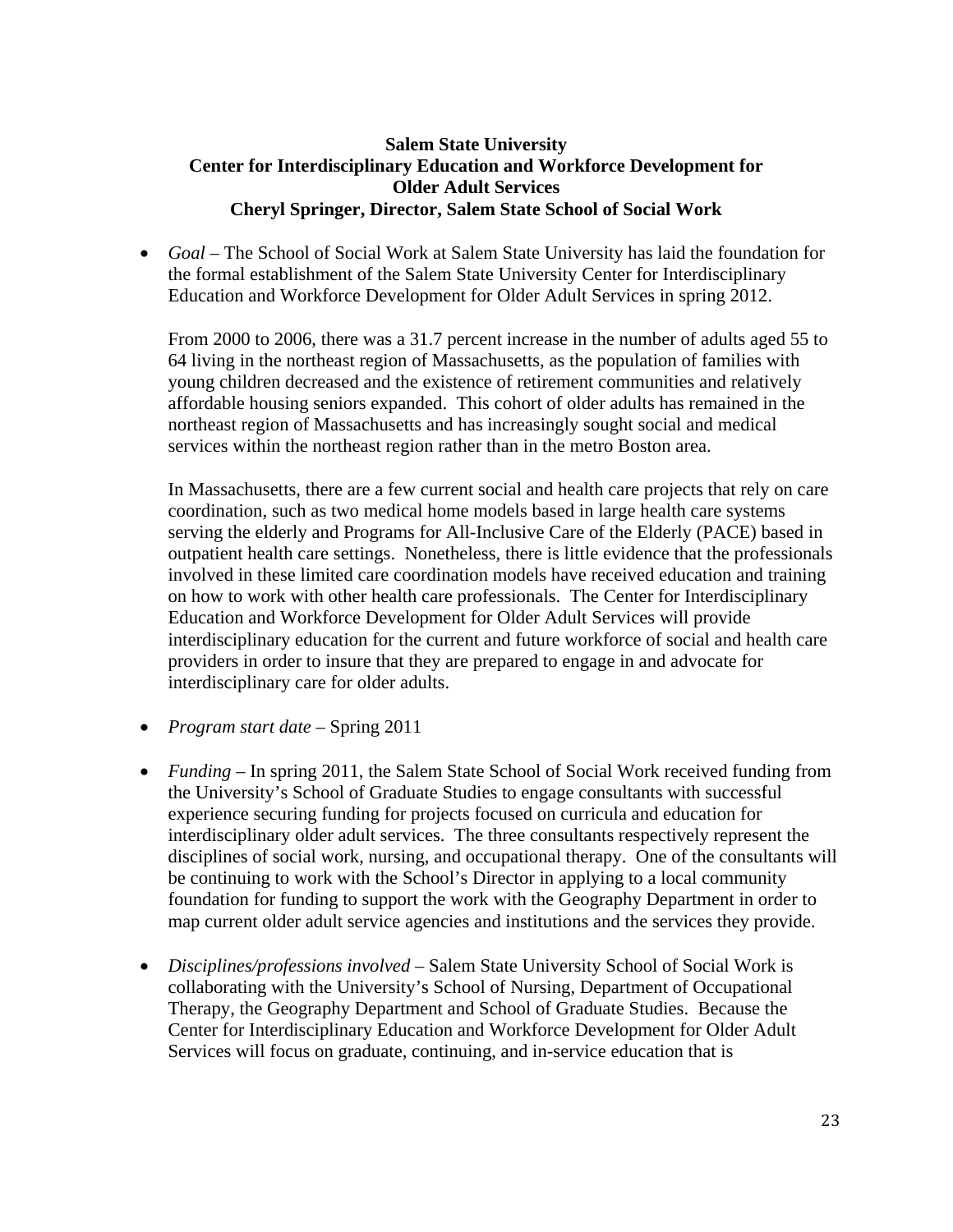interdisciplinary in curricula and methods, consultation will also focus on the development and evaluation of interdisciplinary learning as well as the development and implementation of a survey of the existing and future workforce needs among older adult service organizations and institutions.

- *Focus* The need to establish a Center for Interdisciplinary Education and Workforce Development for Older Adult Services at Salem State University is based on two factors: one, the increased number of older adults in the northeast region of Massachusetts and two, recent proposed legislation seeking to further advance health care reform in Massachusetts by creating accountable care organizations that would place an emphasis on systems of care and care coordination.
- The Salem State University School of Social Work Director and three faculty from the School's Master of Social Work (MSW) faculty have collaborated with faculty from the University's School of Nursing and the Occupational Therapy Department in supporting three major efforts during its initial three years of operation:
	- o A graduate course entitled *Interdisciplinary Care Coordination for Older Adult Services* co-listed at Salem State University for social work, nursing, and occupational therapy students; the course will be taught by faculty from all three disciplines with student enrollment representative of each discipline; the course will be taught as a week-long "institute" with required residential component for students as well as pre- and post-institute tasks and assignments.
	- o The Center is seeking funding to conduct a workforce needs assessment survey of all nonprofit agencies and health care facilities in the northeast region of Massachusetts serving older adults; the survey would be designed in collaboration with the University's Geographic Information Systems Department in order to identify the most pressing and future workforce needs for older adult services especially with regard to the implementation of accountable care organizations and care coordination.
	- o The Center will develop and implement continuing education programming based on the ongoing evaluation of the graduate course described above and the findings of the survey described above; it is anticipated that some of the continuing education programming will focus on under-served and under-recognized older adults in need of interdisciplinary care coordination such as LGBT elders, elders diagnosed with HIV or AIDS, elders involved in domestic violence, elders who are victims of abuse or neglect, and elders with histories of trauma.
- *How it maximizes interprofessional efforts* The Director of the School of Social Work initiated contact with faculty from other disciplines within the College of Health and Human Services following discussion with the Dean of the College as well as the Dean of the School of Graduate Studies who, by discipline, are respectively a social worker and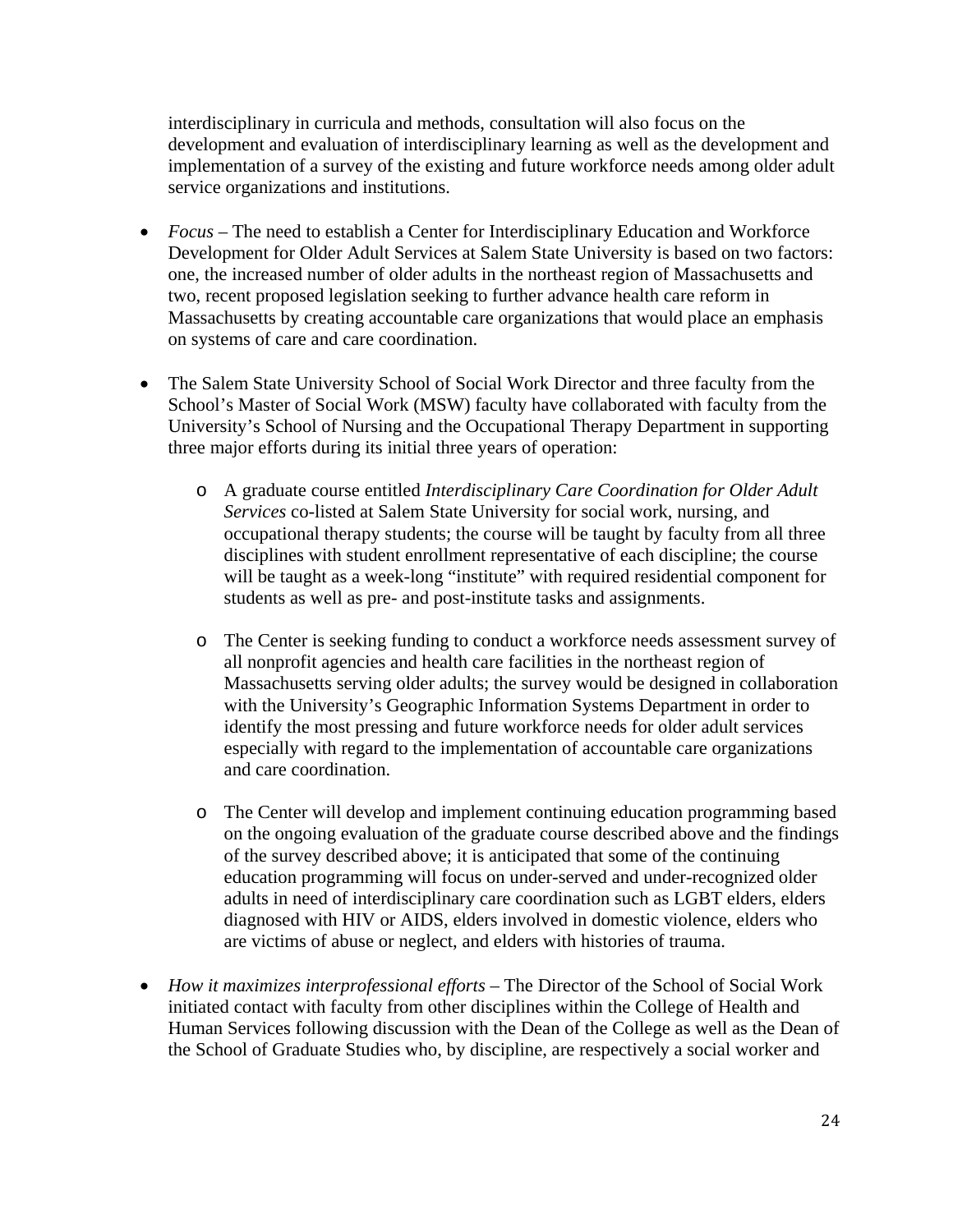nurse. The deans' interest and investment in an interdisciplinary effort is strong and influential both with regard to potential funding and faculty support. Consultants that are being funded were identified through consultation with involved faculty and deans. In addition, faculty formally involved in the establishment of the Center and its activities collaborated in identifying major community-based professionals who will form the basis of a future Community Advisory Committee.

In order to highlight the Center's promise, the School of Social Work is currently working with North Shore Elder Services (NSES) to sponsor a major conference at Salem State University in March 2012 entitled *Working with LGBT Older Adults: Practice and Programming Challenges and Opportunities*. The conference involves collaboration with the LGBT Aging Project of Boston, the North Shore Old and Bold Coalition, NSES, and multiple disciplines including health care providers, funeral directors, hospice workers, occupational therapists, social workers, etc.

• *Advice for others; lessons learned; challenges –* The faculty/staff directly involved in the Center have included the Director of the School of Social Work, three faculty from the School of Social Work, one faculty member from the School of Nursing, one faculty member from the Department of Occupational Therapy, and a staff member from the University's Office of Grants and Sponsored Programs. One of the major challenges has been coordinating times when all members can meet. While communicating electronically is efficient and often used, it is critical that a group of professionals who are going to be working and teaching together commit themselves to regular in-person meetings. It is highly recommended that an established monthly meeting be held regardless of who is able to attend with minutes of meeting process and actions taken or recommended.

The Center's primary faculty has considered the pros and cons of an advisory committee but has decided to wait until we have completed all contacts with our various consultants and have recorded their recommendations. The early involvement of staff from the University's Office of Grants and Sponsored Programs has been especially valuable.

## **University of Missouri School of Social Work Graduate Certificate in Gerontological Social Work Marjorie Sable, Professor and Director Colleen Galambos, Professor and Certificate Program Coordinator**

 *Goal –* The Graduate Certificate in Gerontological Social Work at the University of Missouri (MU) is designed to expand the pool of professionals who are qualified to work in settings with older adults and their families. The certificate focuses on practice strategies of social work intervention from micro, mezzo, and macro perspectives. This certificate is available to students enrolled in the MU School of Social Work master's program as part of their graduate training as well as a stand-alone entity to graduate level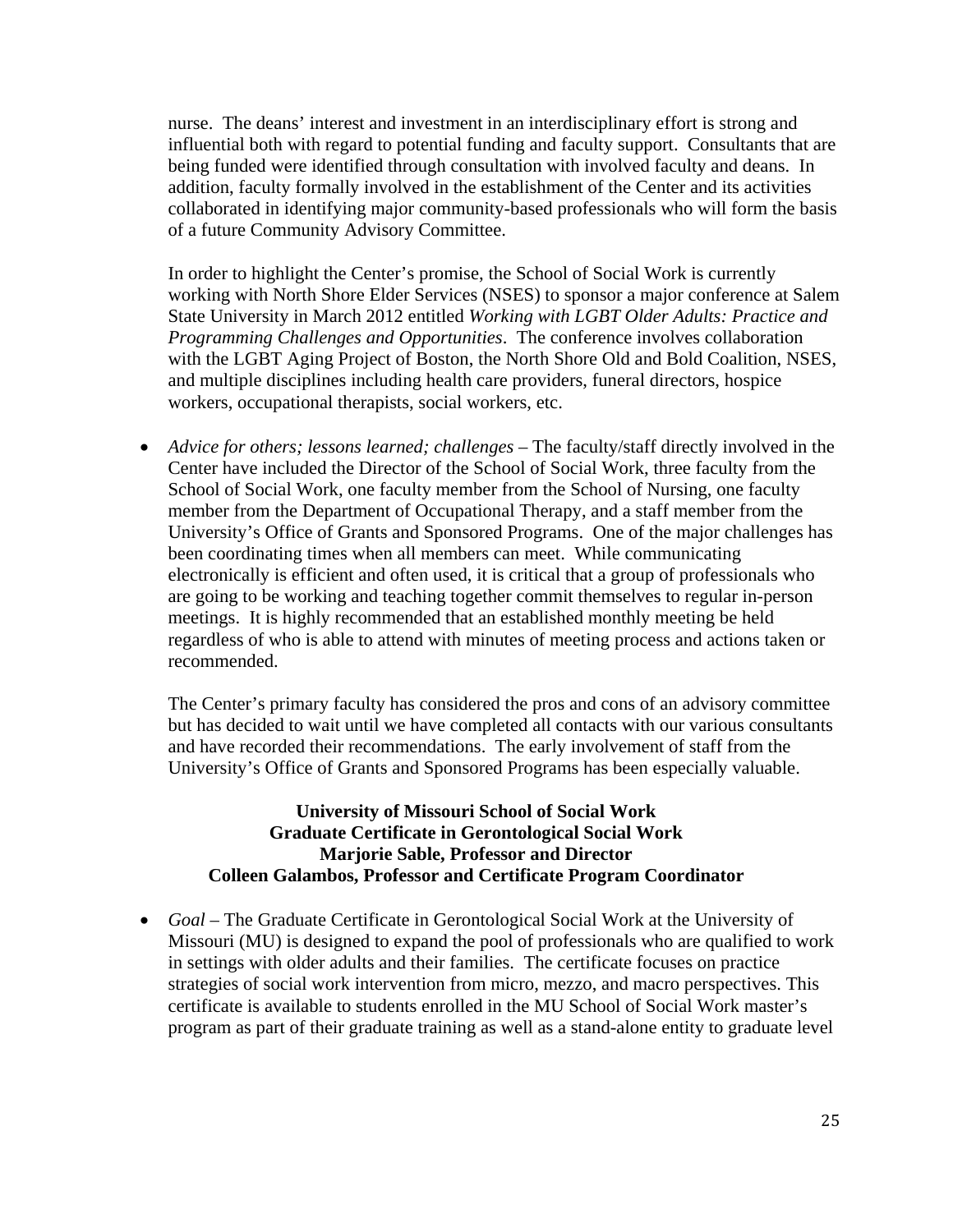clinical social work practitioners and graduate level policy, planning and administrative social work practitioners who wish to augment their knowledge and skills in this area.

- *Program start date* Spring 2012
- *Funding* The MU Interdisciplinary Center on Aging offers two courses on Aging that are cross-listed with the School of Social Work. The Center on Aging also funds minigrants to faculty in the area of aging. Some funding is connected to student field placements, and Dr. Galambos is a co-investigator on grants from NSF, NINC, and AHRQ with colleagues from Nursing, Family Medicine, and Engineering.
- *Disciplines/professions involved* Human Development and Family Studies or Family and Community Medicine, Nursing, Engineering.
- *Focus* Participants in the Gerontological Social Work Certificate program will build awareness and expertise for work in settings that serve older adults and their families. Participants will be trained in micro, mezzo, macro and clinical strategies known to be effective in work with older adults and their families. An interdisciplinary, multi-level emphasis will be provided in the program since a large component of elder care is the coordination and management of services provided by various disciplines.
- *How it maximizes interprofessional efforts* The Gerontological Social Work Graduate Certificate consists of 12 credit hours, including two required courses, one elective and one interdisciplinary course. The required courses include: 1) "Helping Strategies with Older Adults"; and 2) "Policies and Services for Older Adults"*.* For the third course, students choose between several different courses based on their concentration. For the fourth class, students choose between a course offered by Human Development and Family Studies or Family and Community Medicine. During the final semester of the MSW Program, the full-time block practicum experience 40 hours/week (680 total hours) is arranged at a setting where students will gain skills practicing with older adults. Practicing MSWs only complete 12 hours of coursework and are not required to complete an additional practicum experience.
- Advice for others; lessons learned; challenges Certificate program is yet to begin although coursework has been available.

## **Next Steps**

Social work educators' attention to, and expertise in gerontology has grown exponentially since the John A. Hartford Foundation began its investment. This monograph is a testament to this work and the fact that many projects are still just beginning. While the efforts highlighted in this monograph are ongoing including HPPAE normalization, infusion of gerontology content into curriculum, and interprofessional community-university partnerships geared at service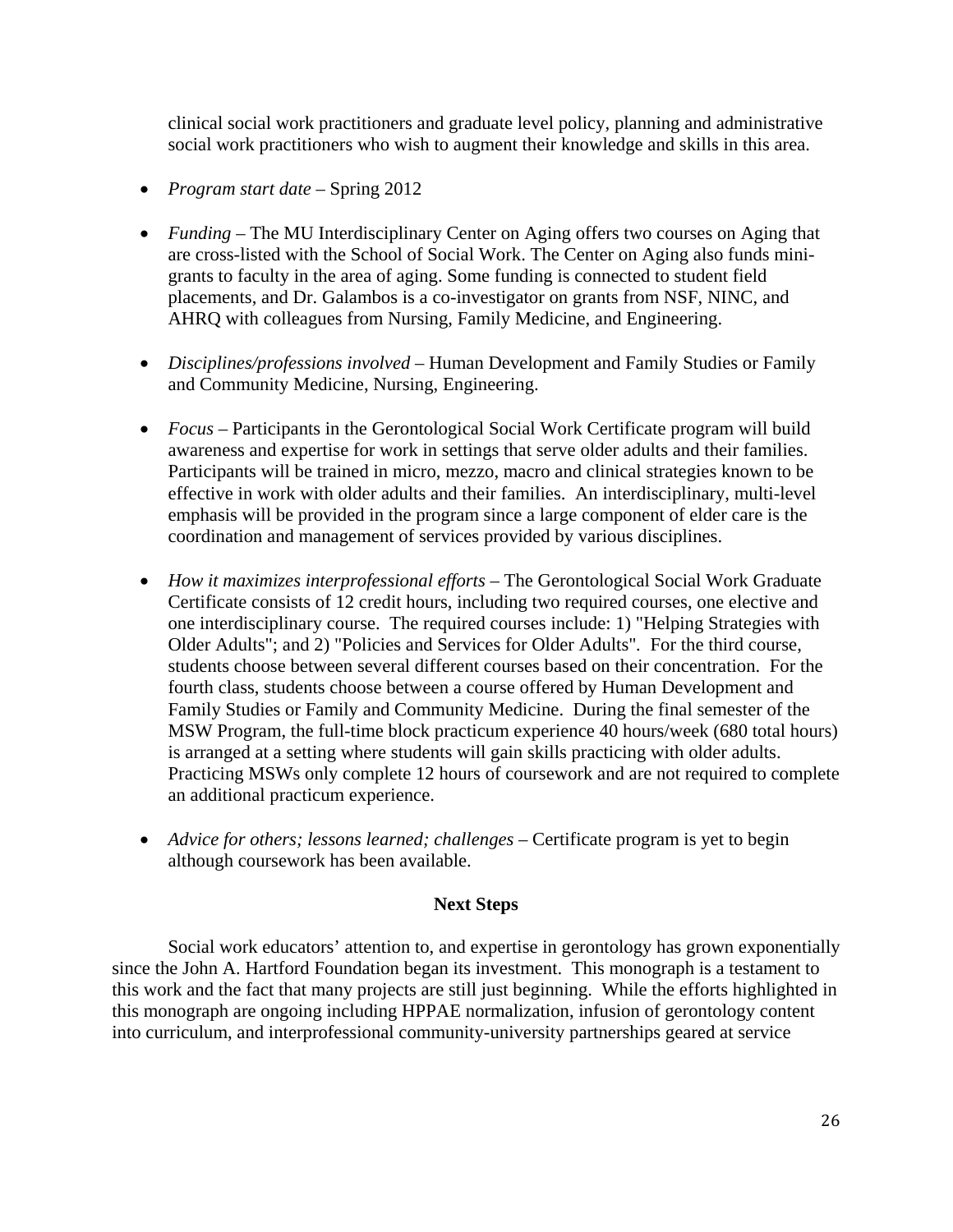delivery, research and education, there still remain areas where we need to add our attention to make this effort even more comprehensive.

One area of need requires gathering data relevant to the workforce for geriatric social workers. This task involves collecting data regarding both current and projected numbers of geriatric social workers, in addition to data about vacancy rates and where the needs are for more geriatric social workers. Another area for further attention has to do with defining geriatric social workers' scope of practice with special attention given to delineating our role on interdisciplinary teams serving older adults. And then, given the most recent Council on Education EPAs, there is a need to tie techniques of infusion of geriatric content to social work competencies.

The social work education initiatives supported by the John A. Hartford Foundation have made huge inroads in the focus of social work education, including the leadership, knowledge and skills of social work administrators, faculty and students. All this translates into a more productive social work workforce and improved services for older adults. There is an enormous amount to be pleased with in the work that has been done, and much that lies ahead to continue.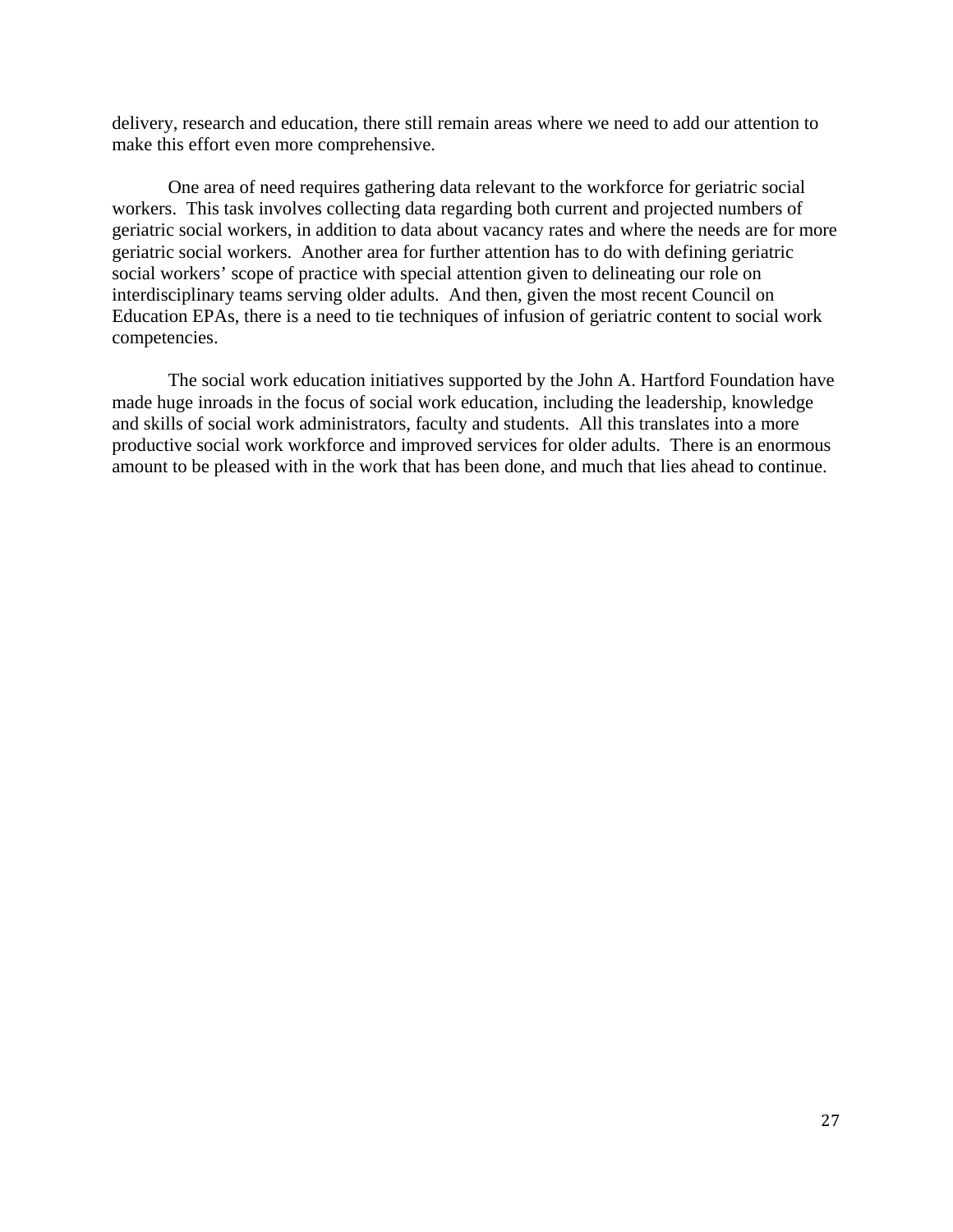#### **References**

- Baskind, F.R. & Briar-Lawson, K. (2005). Advancing Social Work With Older Adults. *Families in Society*, *86(*3), 424 -431.
- Briar-Lawson, K. & Zlotnik, J.L. (Eds.) (2003). Charting *the Impacts of University-Child Welfare Collaboration.* Haworth Press: Binghamton, N.Y.
- Cabot, R.C. (1929). *Social service and the art of healing*. NY: Dodd, Mead.
- Clark, P.G. (2011). The devil is in the details: The seven deadly sins of organizing and continuing interprofessional education in the U.S. *Journal of Interprofessional Care, 25*, 321-325.
- Cummings, S. & Galambos, C. (2002). Predictors of graduate social work students' interest in aging-related work. *Journal of Gerontological Social Work. 39* (3), 77-94.
- Corley, C.S., Davis, P., Jackson, L. & Bach, M.S. (2006). Spirit of aging rising. *Journal of Gerontological Social Work. 48*(3-4), 299-309.
- Damron-Rodriguez, J., Lawrance, F.P., Barnett, D., & Simmons, J. (2006). Developing geriatric social work competencies for field education. *Journal of Gerontological Social Work, 48* (1-2), 139-160.
- Gutheil, I.A., Heyman, J.C., & Chernesky, R.H. (2009). Graduate social work students' interest in working with older adults. *Social Work Education, 28* (1), 54-64.
- Hermoso, J., Rosen, A. L., Overly, L., & Tompkins, C. J. (2006). Increasing aging and advocacy competency. *Journal of Gerontological Social Work. 48* (1-2), 179-192.
- Hooyman, N. & St. Peter, S. (2006). Creating aging-enriching social work education. *Journal of Gerontological Social Work, 48* (1-2), 9-29.
- Interprofessional Education Collaborative (2011). *Team-based competencies: Building a shared foundation for education a clinical practice.* Conference proceedings. Washington, D.C.: Author.
- Interprofessional Education Collaborative Expert Panel (2011). *Core competencies for interprofessional collaborative practice: Report of an expert panel.* Washington, D.C.: Interprofessional Education Collaborative.